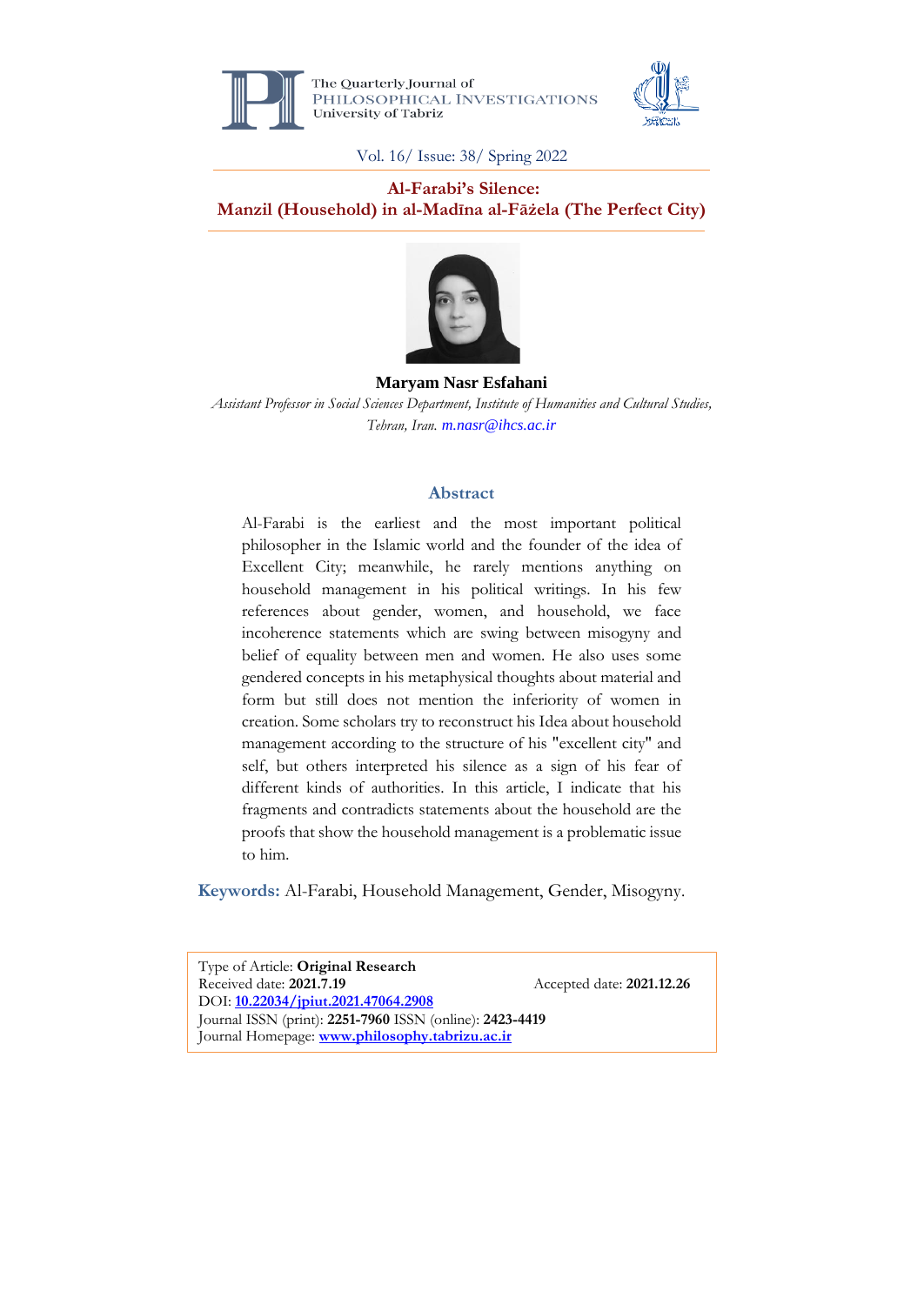

### **Introduction**

In this article, I am going to discuss household management and women's role in Al-Farabi's *Al-Madīna al-Fāżela*. This theory talks about the Muslim Utopian society and is one of the most important innovations of Al-Farabi in Islamic Philosophy. Meanwhile, I concentrate on the gender and gendered concepts in Al-Farabi's political metaphysics and endeavor to elaborate on the reasons for his silence about women's role in *Al-Madīna al-Fāżela* .

### **AL-Farabi and the Theory of Al-Madīna al-Fāżela**

Abû Nasr al-Fârâbî (872-950) is a philosopher with a complicated style of writing, full of repetitions and sometimes contraries which make the analysis of his work difficult. Muhsin Mahdi believes sometimes Al-Farabi's silence is more telling than his explicit speech. (Mahdi, 2000: 94) in this paper, I am going to elaborate on his silence on the economy, and by the economy, I mean household management and the role of family and women in the perfect city, which was very significant for Greek philosophers. Besides, I will examine gender and gendered concepts in his metaphysic.

## **Household in the Perfect City**

In two aphorisms he explains that the city and household have an analogy with the human body and explain four kinds of partnerships in household: the partnership between husband and wife, master and slave, father and child, property-holder, and property. Man is the lord of the household and he is the governor. (Al-Farabi, 1985: 41-2)

## **Feminity and Masculinity in Al-Farabi**

Various explicit misogynic expressions are available in Al-Farabi's political writings. The most famous example of misogynic statements of Al-Farabi is presented in the *Political Regime* when he distinguished six deficient forms of cities in comparison with Perfect City. He maintains that in deficient

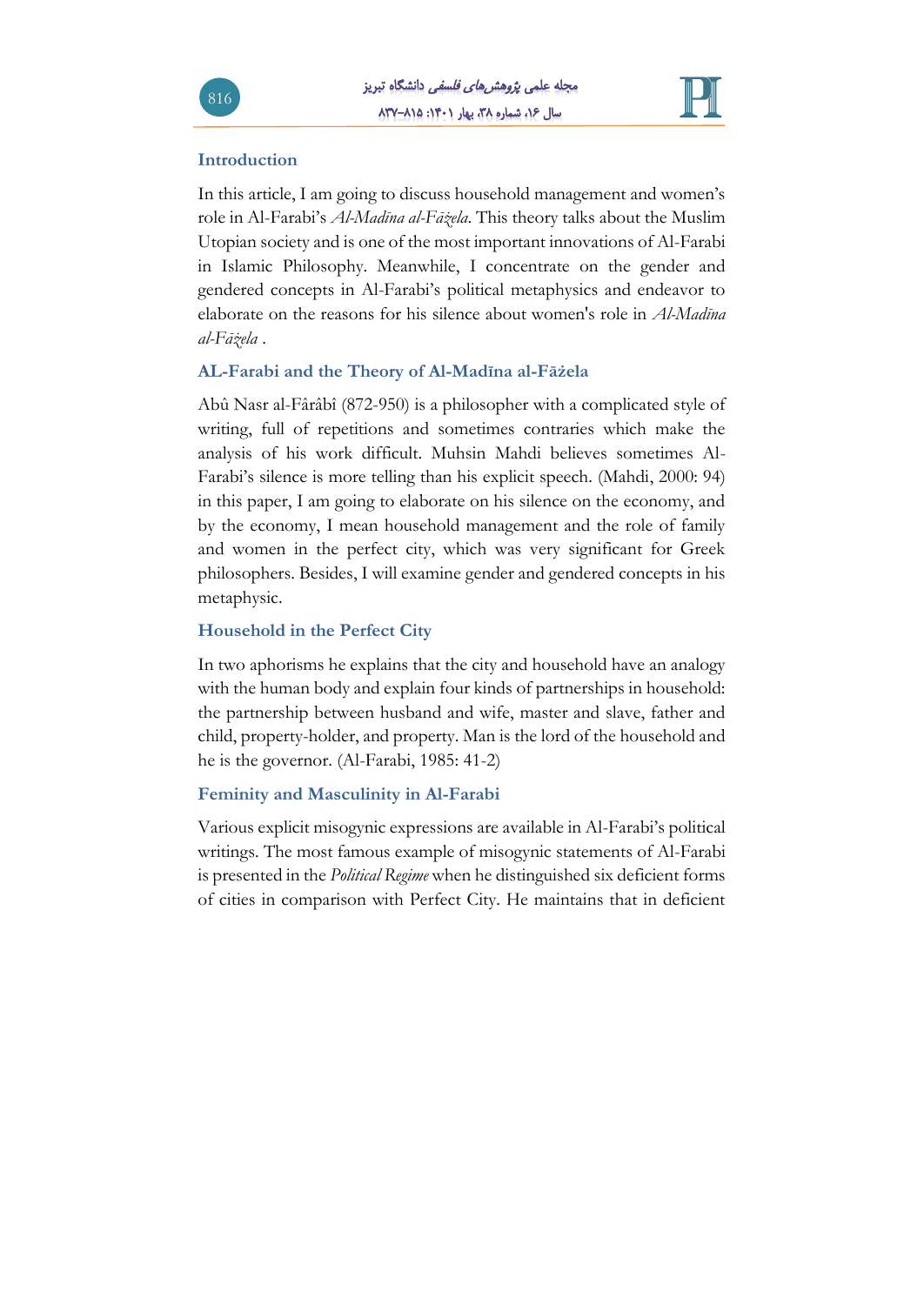



cities men respect and support women's desires and wills and regarding this as a sign of deficiency in the society (Ibid, 1996: 119).

At the same time, one can identify gendered concepts and metaphors in Al-Farabi's political writings. In the 21st part of *Principles of the Opinions of the Inhabitants of the Perfect City*, for instance, he talked about creation and discussed Form and Matter. Like Aristotle, he associated the Form with masculinity and Matter with feminity (Ibid, 1985: 55). Thus, it seems according to Al-Farabi hierarchical metaphysical system of thought, women are nonrational, deceitful, passive creatures that need to be controlled.

At the same time he says that the only differences between males and females are in their reproductive organs and all the other organs are in common, meanwhile, males are stronger and females are more emotional but his distinction between females and males are not to be established in their ability to use senses, imagination, and rationality (Ibid: 94-95).

Analyzing these few and scattered statements on the subject of our research seems confusing. It sounds there is a paradox in Al-Farabi's notions of gender, but as we knew he is "the second teacher", a great logician, and there had to be an explanation for this paradox.

#### **Al-Farabi's Silence**

When Socrates starts to explain women's role in the book V in *The Republic*, he warns that maybe ignorant people ridicule his Ideas about equality of men and women in nature and his Idea about the community of wives and children (Plato, 449A). Socrates, in Athenian democracy, with *parrhesia*, was afraid of explaining his idea about gender, let alone Al\_Farabi in the territory of Muslim rules. That's why I think we need to re-reading Al-Farabi's Ideas about women, gender, and household management carefully and consciously and taking his silence seriously.

Reading Al-Farabi as a feminist researcher was a very surprising experience for me. I read hundreds of pages and the more I read, the less I found. Even in Al-Farabi's *"Summary of Plato's Laws"* I cannot find any noticeable reference to Plato's Ideas on women and the family. At the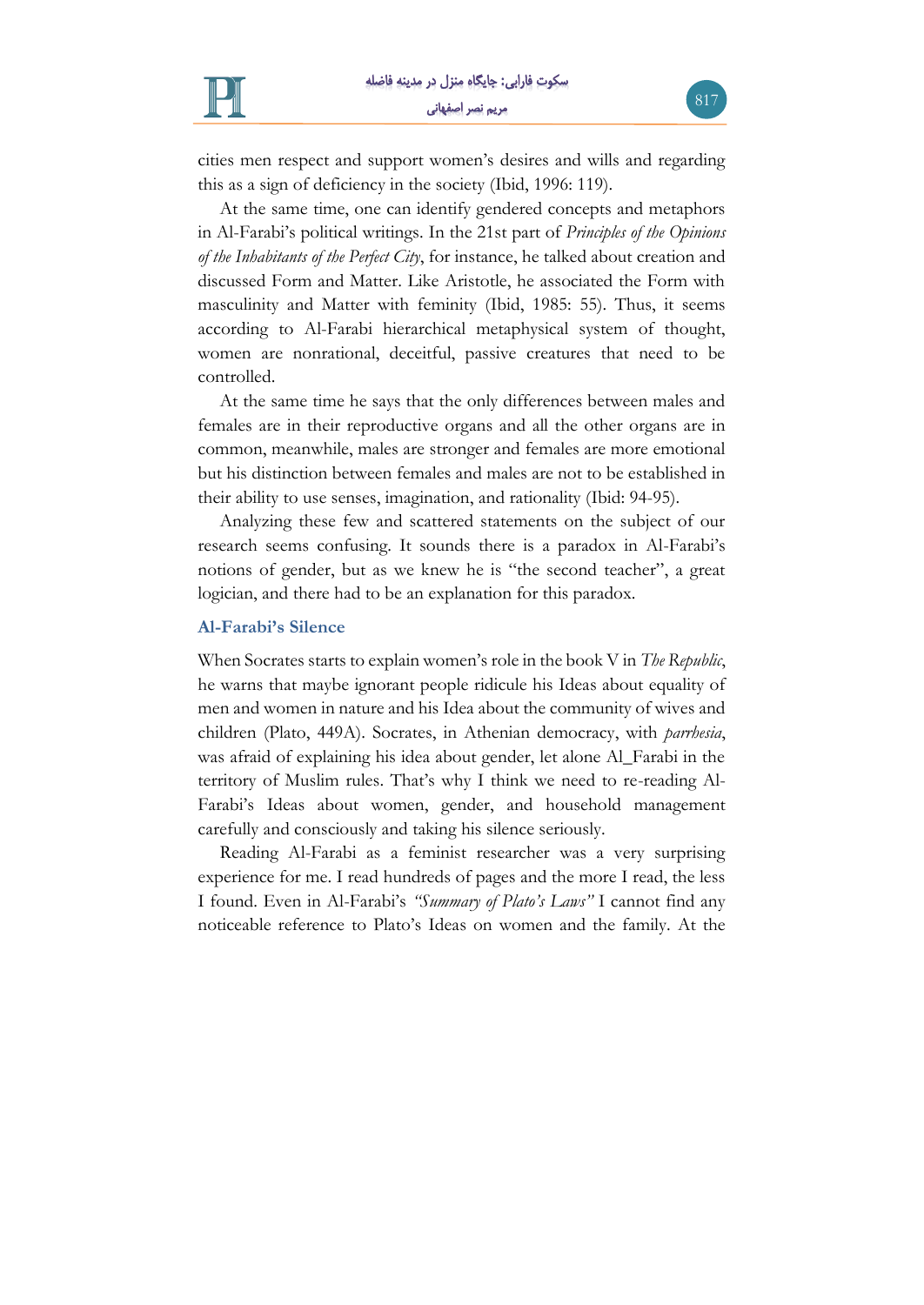

same time, almost all his commentators referred to his silence and tried to justify it.

Accepting Straussian theory on esotericism in Al-Farabi's works; I maintain that the silence and paradox which exist in his few fragments sentences on this issue indicated that gender, women, and family life are a problematic matter to him but he preferred to keep silent rather than approving traditional Idea which available to him. Undoubtedly, Al-Farabi was deeply influenced by Plato and I think his Idea about family life and the household was close to him, but he removed the family from the structure of his *al-Madīna al-Fāżela*, not by talking about it, but with his silence.

#### **References**

- − Al-Farabi (1996) *Political Regime (Kitāb al-siyāsa al-madaniyya),* Ali Bu Mulhim (ed.), Beirut: Dar wa Maktabah al-Hilal.
- − Al-Farabi (2016) *Summary of Plato's Law*, ed. & trans. Ahmed Furadi Ahwazi, Tehran: Negah-e-Mouaser. (in persian)
- − Al-Farabi (1995) *Principles of the Opinions of the Inhabitants of the Perfect City (Mabādiʾ ārāʾ ahl al-madīnat al-fāḍilah)*, Ali Bu Mulhim(ed.), Beirut: Dar wa Maktabah al-Hilal.
- − Al-Farabi (1985) *Selected Aphorisms*, F. M. Najjar (ed.), Tehran: Maktabah al-Zahra.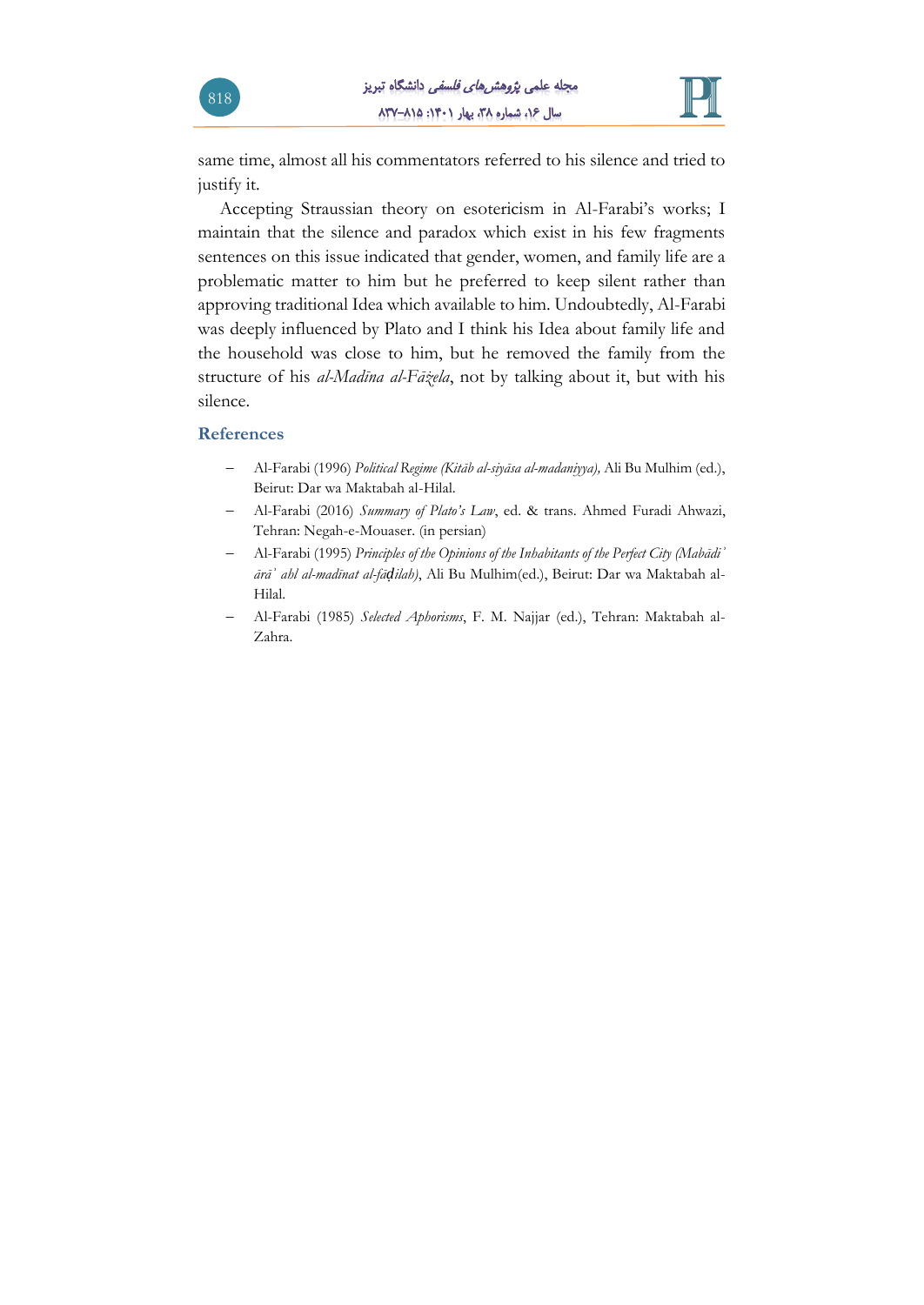





مجله علم*ی پژوهش های فلسفی* دانشگاه تبریز **سال /1۶ شماره /3۸ بهار 1401**

# سكوت فارابي: جايگاه منزل در مدينه فاضله

**مریم نصراصفهانی** 

استادیار پژوهشکده مطالعات اجتماعی، پژوهشگاه علوم انسانی و مطالعات فرهنگی ، تهران، ایران m.nasr@ihcs.ac.ir

## **چکیده**

فارابی جدی ترین فیلسوف سیاسی در عالم اسالم و واضع ایدۀ مدینه فاضله است، با این حال در آثار او اشارات محدودی به بحث از تدبیر منزل وجود دارد که در همان اشارات محدود هم شاهد گفتار منسجمی درباره زنان، جنسیت و جایگاه منزل در مدینه فاضله نیستیم. از سویی، برخی اشارات فارابی و کاربست مفاهیم جنسیتی شده نزد او باعث می شود بتوان فارابی را در زمرۀ متفکران زن ستیز قرار داد. از سوی دیگر او صراحتاً قائل به برابری زن و مرد در حس و تخیل و عقل است. برخی کم گویی او درباره منزل و جایگاه زن را ناشی از بدیهی دانستن حکمت منزلی با توجه به ساختار کلی اندیشه فارابی در باب مدینه فاضله دانسته اند و عده ای سکوت فارابی را ناشی از احتیاط و حزم فیلسوف یا بی اعتنایی ناشی از روی کرد فراجنسیتی او میدانند. در این نوشتار با تکیه بر آثار سیاسی فارابی این نظر پیش کشیده شده است که کم گویی فارابی درباره تدبیر منزل، نه به دلیل بیاهمیت دانستن آن که به دلیل مسئله زا بودن این موضوع در ساختار اندیشه این منطق دان بزرگ است..

**کلید واژهها:** فارابی، تدبیر منزل، جنسیت، زن ستیزی.

تاریخ دریافت: **/4/2۸ 1400** تاریخ پذیرش: **/10/5 1400**

نوع مقاله: **علمی - پژوهشی**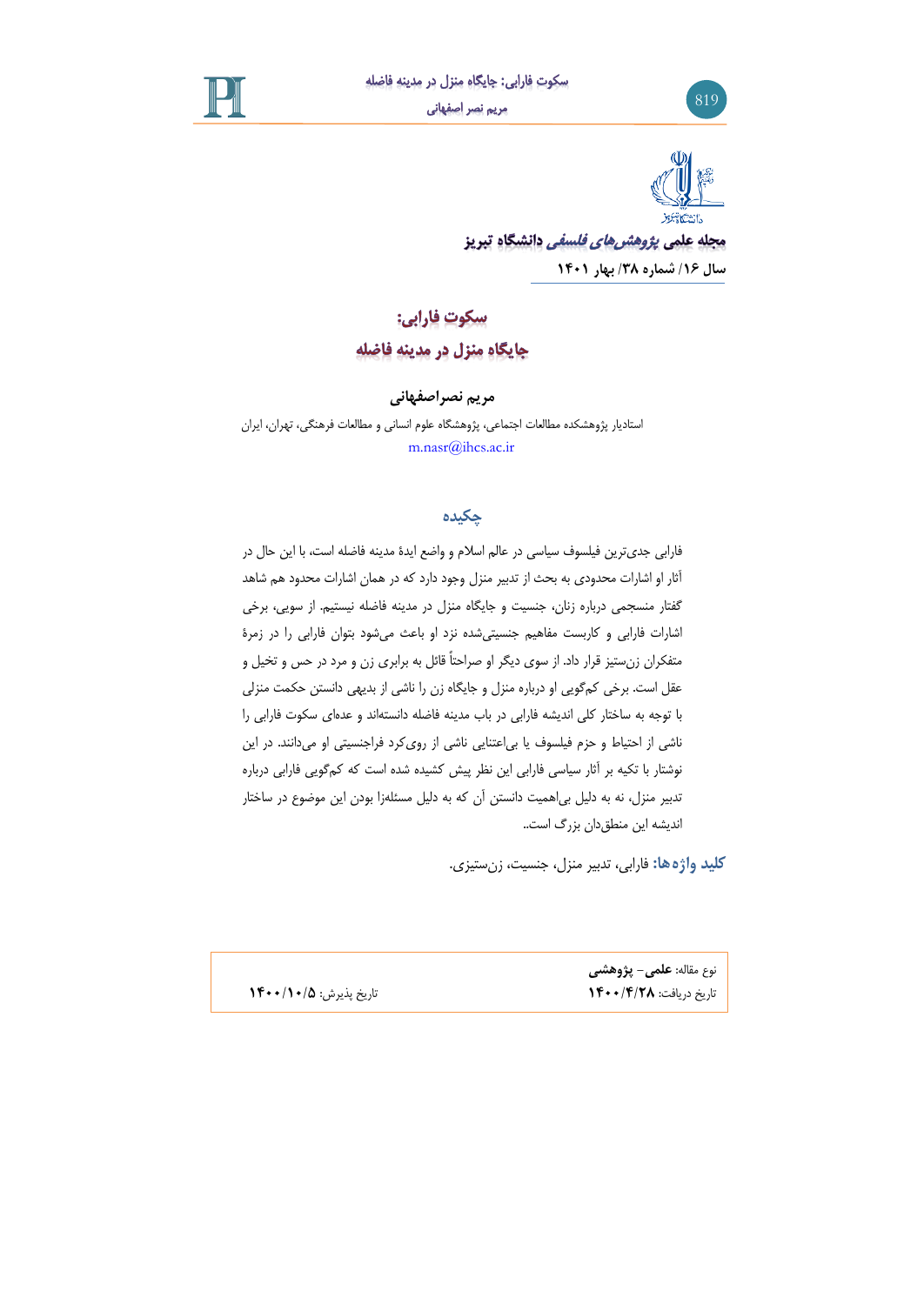

#### **مقدمه**

تقسیم حکمت به حکمت نظری و حکمت عملی را منسوب به ارسطو میدانند. بحث از حکمت عملی یا *فرونسیس* (phrónēsis) از مباحث مهم و رایج در یونان باستان بوده که به قلمروهای اخالق فردی، سیاست و تدبیر منزل اختصاص مییافته است. ارسطو در کتابهای اخالقی خود به فضایل اخالقی، در سیاست به مباحث حول فرمانروایی و در اویکونومیکا، که در انتساب آن به ارسطو تردیدهایی وجود دارد٬، به مباحث پیرامون اقتصاد، خانه و خانواده پرداخته است. با این حال، در همه این آثار اشاراتی به شقوق دیگر حکمت عملی نیز به چشم میخورد. سنت پرداختِ سه سطحی به مباحث حکمت عملی از یونان به عالم اسالم راه یافته و در این نوشتار تمرکز ما بر بحث از تدبیر منزل و جایگاه آن در اندیشه فارابی است.

منزل *اویکوس* (οἶκος) یا خانوار در جهان قدیم، معنایی بسیار وسیعتر از خانواده یا خانوار امروزی داشته است و عالوه بر اعضای خانواده و خادمان آنها به خانه و داراییهای فرد هم اطالق میشده است. منزل در ساختار اجتماعی قدیم، خالف خانوادۀ امروزی، کارکردی اقتصادی نیز داشته و از سوی دیگر مسئول اصلی انتقال فرهنگ و ارزش های جامعه به نسل بعدی هم بوده است. این کارکرد حیاتی و چندگانه منزل برای مدینه، باعث اهمیت فراوان آن در چشم حکمای یونانی شده است. چنین حکمی را به آسانی نمیتوان درباره فلسفه اسالمی بهکار بست، ولی حکمای مسلمان نیز در مورد تدبیر منزل و حکمت منزلی نوشتهاند. با این وصف، »منزل«ی که در این مقاله از آن سخن میگوییم متوجه جایگاه زن و زنانگی در تدبیر منزل است و از این جهت که کارکرد اقتصادی آن را در مد نظر ندارد، در معنایی محدودتر مورد توجه است. از جهت دیگر، چون به مفاهیم مربو ط به جنسیت و زنانگی میپردازد از معنای محدود زن در منزل فراتر میرود.

### **بیان مسئله**

فارابی )زاده ۲۵۹ قمری / ۸۷۲ م. در فاراب – درگذشته ۳۳۹ قمری / ۹۵۰ م. در دمشق( فیلسوف پیچیده، پرتکرار و نامنظمنویسی است. او ستایشگر افالطون و ارسطوست و معتقد است آغاز و انجام حکمت نزد آنان است (فارابی، ۱۴۰۵: ۸۰)؛ اما ظاهراً دغدغهای که آن دو برای سایر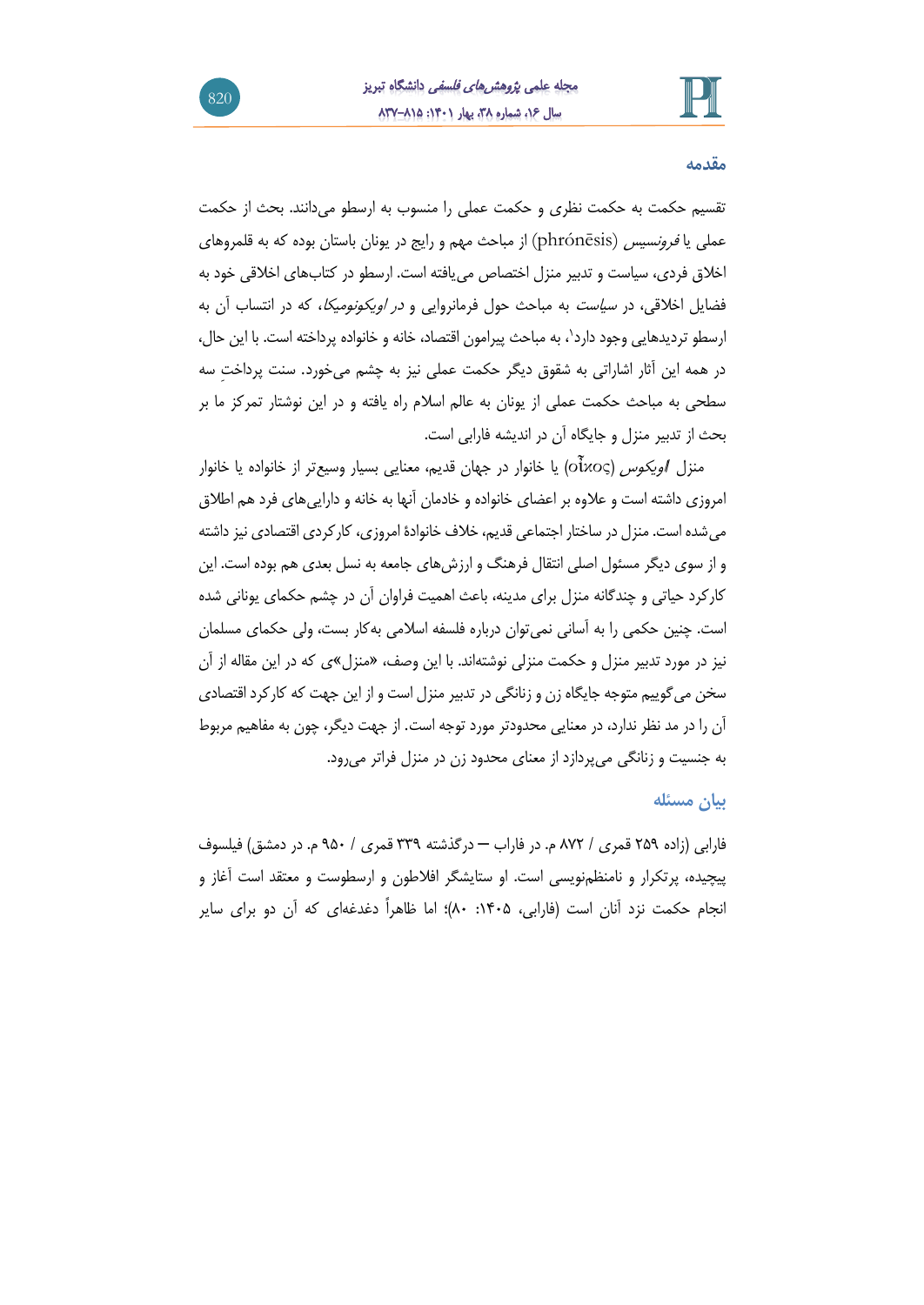قلمروهای حکمت عملی داشتهاند در آثار فارابی چندان برجسته نیست. فارابی مستقالً از اخالق سخن نگفته<sup>۲</sup> و درمورد تدبیر منزل هم عمدتاً سکوت کرده است.

تمرکز فارابی در حکمت عملی متوجه سیاست است. رضا داوری درباره ننوشتن رسالهای مستقل در اخالق توسط فارابی مینویسد »او علم اخالق را که مصروف فحص سعادت است جزئی از علم مدنی قرار داده و چون معتقد بوده است که سعادت در مدینه فاضله متحقق میشود نمیتوانسته اخالق را علمی مستقل بداند. به نظر فارابی این علم شامل اجزایی است. شامل علم اخالق و سیاست مدن که به نوبه خود اجزای نظری و عملی علم مدنی است«)داوری، ،1۳۵4 الف-ب(. داوری اشارهای به تدبیر منزل نمیکند، اما توضیح همسویی را از کرمانی و صالحی میخوانیم که معتقدند »فارابی در تقسیم حکمت عملی تدبیر منزل را بیان نکرده است چون ساختار آن را مانند ساختار مدینه میداند و همان احکام را بر آن جاری میسازد« )کرمانی و صالحی، :1۳۹6 114(. سید جعفر سجادی در مقدمهای که بر ترجمه خود از *السیاسه المدنیه* فارابی نوشته موضع متفاوتی اتخاذ میکند. او اشاره می کند که فارابی، خالف افالطون و ارسطو نظام و سنت خاصی برای اداره منزل پیشنهاد نمیکند، زیرا »قوانین و نظامات دینی را کافی و وافی میداند و نیازی نمیبیند که در این راه خود را بیهوده دچار زحمت کند و نظامات و اصولی که احیاناً مورد قبول هم واقع نشود پیشنهاد نماید« )سجادی، :1۳۵۸ ۸(. ترس از زحمت بیهوده و پذیرفته نشدن نظریات در قلمرویی با حساسیت عمومی، چیزیست که بحث از موضوعات مربوط به جنسیت و خانواده را نه فقط برای فارابی، که پیشتر برای سقراطِ افالطون نیز دشوار کرده بود )افالطون:1۳۸۰، -4۵۰ 4۵1(.

با این حال، در اشارات پراکنده و محدودی که فارابی به منزل و مباحث مربوط به جنسیت دارد پژوهشگر با چهره پارادوکسیکالی از فارابی مواجه میشود. از سویی در اندیشه او ما با عبارات آشکارا زن ستیزانه (فارابی، ۱۹۹۶: ۱۱۹) و مفاهیم جنسیت یافته مواجهیم (همو، ۱۹۹۵: ۹۱) و از سوی دیگر قول او برای باور به برابری زنان و مردان را میخوانیم (همان: ۹۵). معلم ثانی منطق(انی بزرگ و فیلسوفی نظامساز است که به سادگی نمیتوان او را به تناقضگویی متهم کرد. این مقاله به بررسی و تحلیل کمگویی و ناسازگاریهای موجود در دیدگاه فارابی درباره تدبیر منزل و جنسیت میپردازد.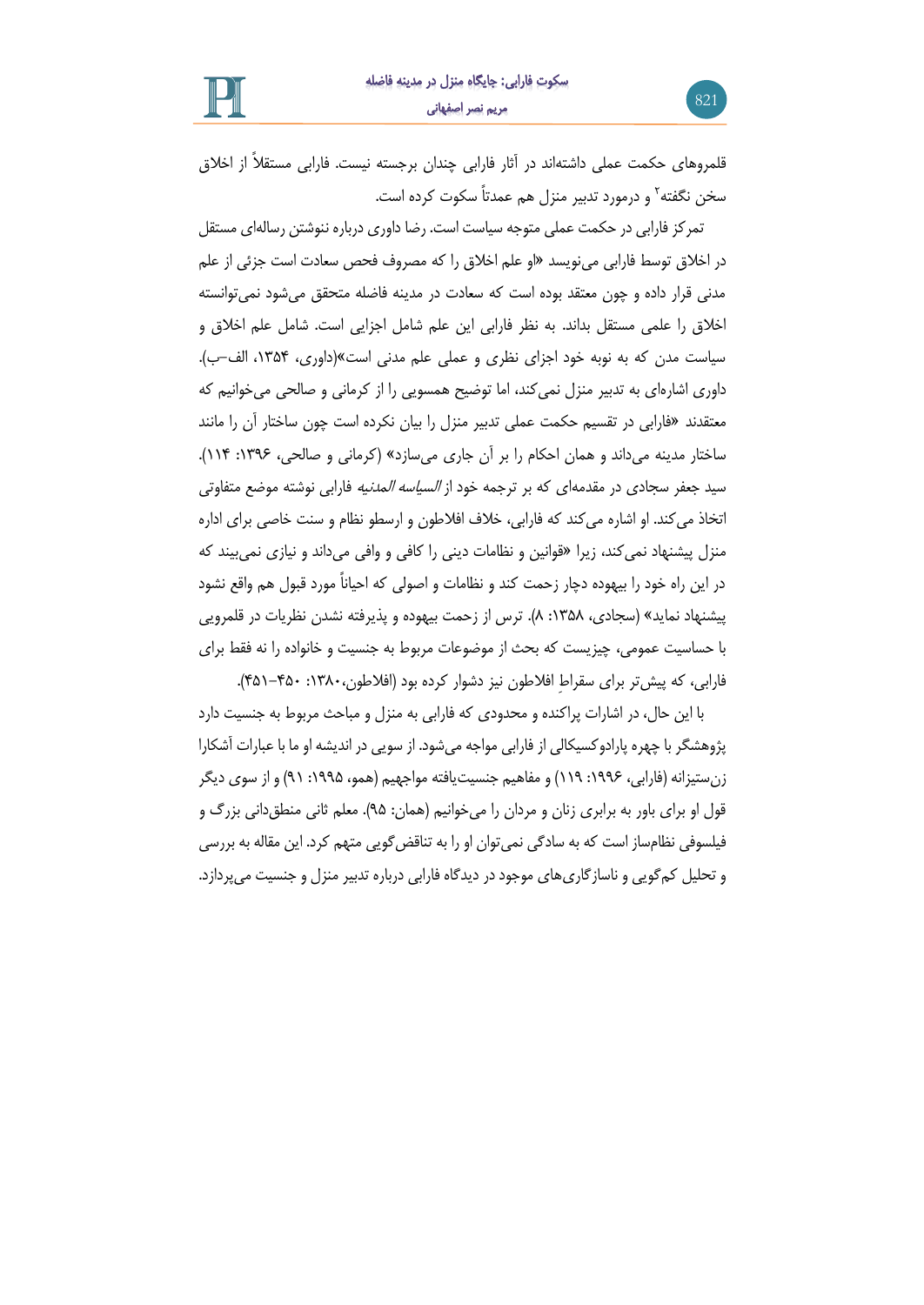

تا آنجا که راقم این سطور بررسی کرده است بحث جنسیت و تدبیر منزل در آرای فارابی توجه پژوهشگران غیرفارسی زبان را جلب نکرده است، گرچه کتاب زهرا ایوبی با عنوان (2019) *Gendered Morality: Classical Islamic Ethics of the Self, Family, and Society* دغدغه نسبتاً مشابهی را در آثار غزالی، خواجه نصیر و دوانی بررسی کرده است.

چهار مقاله فارسی در سالهای اخیر در محدودۀ این پژوهش منتشر شدهاند. نخست مقالهای با عنوان »زن و عقالنیت بر اساس انسانشناسی فارابی« )برخورداری و فراهانی، 1۳۹۵( بیشترین نزدیکی را با موضوع این پژوهش دارد و در آن نویسندگان با اشاره به پارادوکس موجود در آرای فارابی درباره زنان، نهایتاً با تفکیک دو ساحت خردمندی و خردورزی به این نتیجه رسیدهاند که فارابی زنان را در خردمندی برابر با مردان و در خردورزی (به فعلیت رساندن قوای عقلانی) پایین تر از مردان میداند. این فرودستی با اکتساب علم و دانایی قابل ترمیم است.

مقاله دیگر »روش شناسی فارابی در تدبیر منزل و تاثیر آن در سبک زندگی« )طوبی کرمانی؛ صغری صالحی، 1۳۹6(، از تدبیر منزل فاضله و تدبیر منزل غیرفاضله سخن میگوید که جایگاه تربیت فرزندان فاضل و غیرفاضل است. در این مقاله منزل فاضله مطابق با الگوی مدینه فاضله فارابی و با هدف نیل به سعادت بازساز ی میشود. با پذیرفتن اینکه منزل، جزئی از مدینه است کلیه اصول و ارزش های مدینه فاضله بر » منزل فاضله« مترتب میشود. گرچه نویسندگان تصریح میکنند فارابی مگر در عباراتی پراکنده و بسیار کوتاه، به بحث از حکمت منزلی نپرداخته است ؛ لیکن بر اساس ارزش های مدنی ، تدبیر منزلیای برساخته و به فارابی منسوب میکنند.

مقاله دیگر »جایگاه زن در نظام اجتماعی و خانواده از نگاه فارابی، ابنسینا و خواجه نصیر« )منصوره بخشی؛ مجید صادقی حسنآبادی؛ سیدمهدی امامی جمعه، 1۳۹۷( است. در مقاله اول نویسندگان کوشیده اند تا براساس آرای فارابی درباره مدینه فاضله، به رای او درباره »منزل فاضله« و »حکمت منزلی« دست یابند. در این مقاله به اشاره مختصری به آرای فارابی بسنده کرده و تأکید میکنند که تفاوت میان زن و مرد در اندیشه فارابی صرفاً در عوارض است و به این اعتبار، او را در مقایسه با سایر متفکران مسلمان متفکری «پیشررو» می دانند (بخشی و دیگران، ١٣٩٧: ١٠). یافتههای این مقاله با چهارمین مقاله یعنی »بررسی شالودههای اندیشه فارابی در نگاه فرا جنسیتی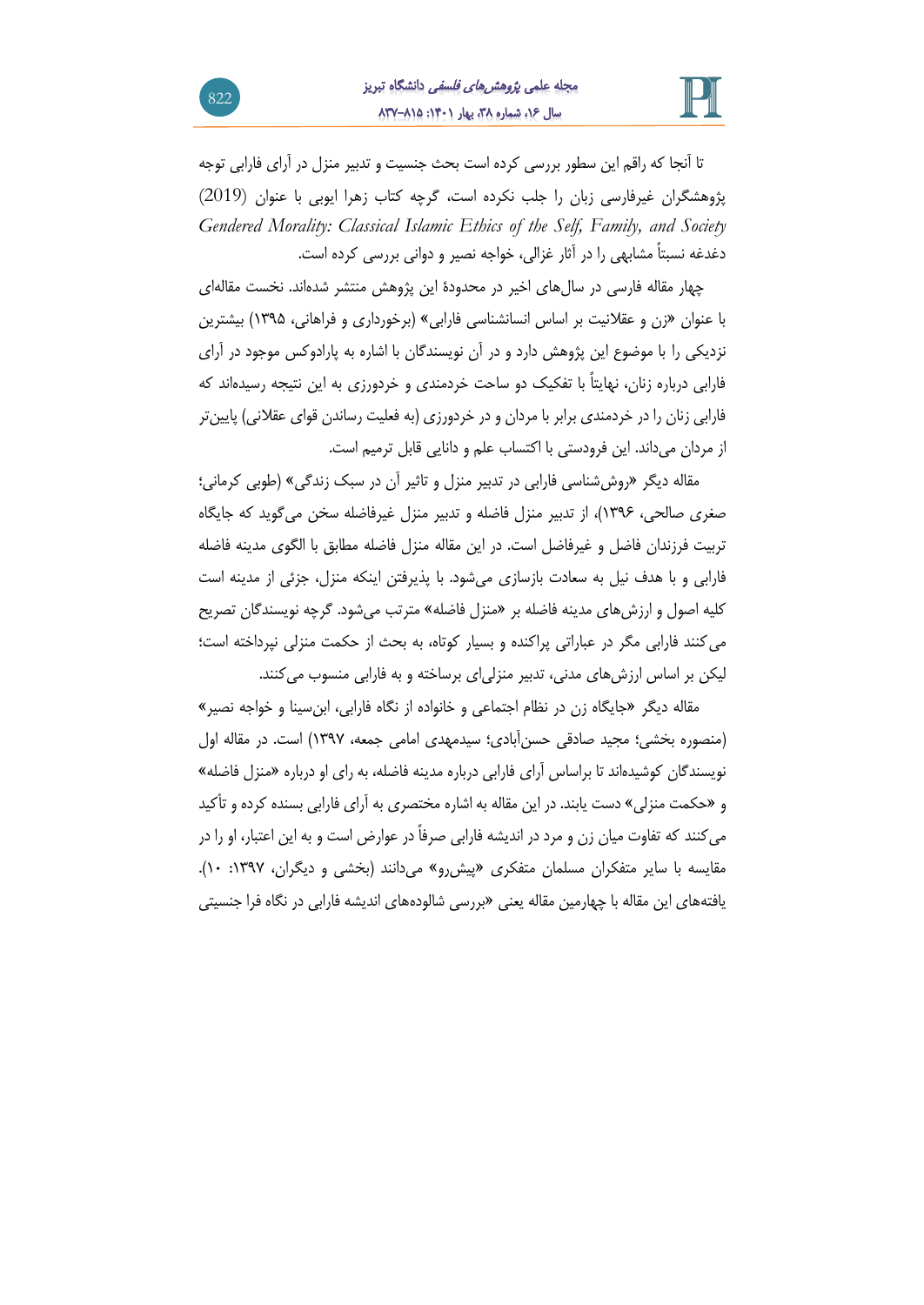به زن در طرح مدینه فاضله او« )موسوی؛ شهروان؛ نوغانی، 1۳۹۹( تطابق دارد. آنان کم گویی فارابی و اشاره او به برابری در عقل میان زنان و مردان را حمل بر رویکرد »فراجنسیتی« او می کنند.

در این مقاله نشان دادهام چگونه هر یک از دعاوی مطرح شده در آثار یاد شده بخشی از حقیقت موجود در اندیشه های فارابی را نادیده گرفته است و کوشیدهام از زوایه متفاوتی به این بحث بنگرم، گرچه رویکردها و دستاوردهای کتاب مذکور و مقاالت یاد شده را نیز در مد نظر داشته ام.

# **روششناسی**

فارابی در آثار مختلفش به پوشیده گویی و پرده پوشی فیلسوفان و به طور خاص افالطون و ارسطو اشاره میکند و دالیل مختلفی برای آن ذکر میکند که عمدتاً به محافظت از دانش و ممانعت از دستیابی نااهلان به آن بازمی گردد (فارابی، ۱۳۹۵: ۱۰۷؛ ۱۳۹۸-۴۵-۴۵ ؛ ۰۴۵–۸۵). آیا خود او از این قاعده پیروی نمیکرده است؟ عمدۀ پژوهشگران در آرای فیلسوفان مسلمان میپذیرند که اغلب فیلسوفان مسلمان نیز از سبک نگارش چندسطحی ) multilevel )استفاده می کنند )گالستون، :1۳۸6 4۹(؛ یعنی آثار خود را در سطوح متفاوتی از ساده تا غامض و برای مخاطبان متفاوتی ارائه می کنند.

نگارش چندسطحی فیلسوفان را معلول دالیل گوناگونی دانسته اند: تالش برای رتبهبندی مطالب بر اساس مخاطبان آنها: مثالً مطالب عمومی، آموزشی و تخصصی ؛ یا ترس از بدفهمی، تحقیر و آشکار شدن اسراری که نباید در اختیار نفوس خام قرار گیرد؛ و یا هراس از تعقیب و آزار قدرتهای سیاسی و مذهبی. باور به نگارش چندسطحی از سویی فضا را برای تفسیرهای عرفانی از متون کهن باز کرده است؛ که ارتباطی به موضوع این پژوهش ندارد و از سوی دیگر این سبک نگارش، از پژوهشگر در آثار گذشتگان تقاضا میکند با دقت و تیزبینی دو چندانی به استداللها و تأکیدها دقت کند چرا که گاه یک اشارۀ گذرا یا حتی سکوت مکرر در یک موضع اهمیتی بسیار بیشتر از استدال لهای صریح و تکرار دعاوی دارد.

در دوره معاصر تالش برای خواندن میان سطور و دست یابی به غرض اصلی نویسندگان و فالسفه با لئو اشترواس آغاز شد. شاگرد او محسن مهدی از شیوۀ او برای بازخوانی آرای فارابی استفاده کرد که تأثیر مهمی بر سنت فارابی پژوهی برجا گذاشت. او در کتاب مشهورش *فارابی و*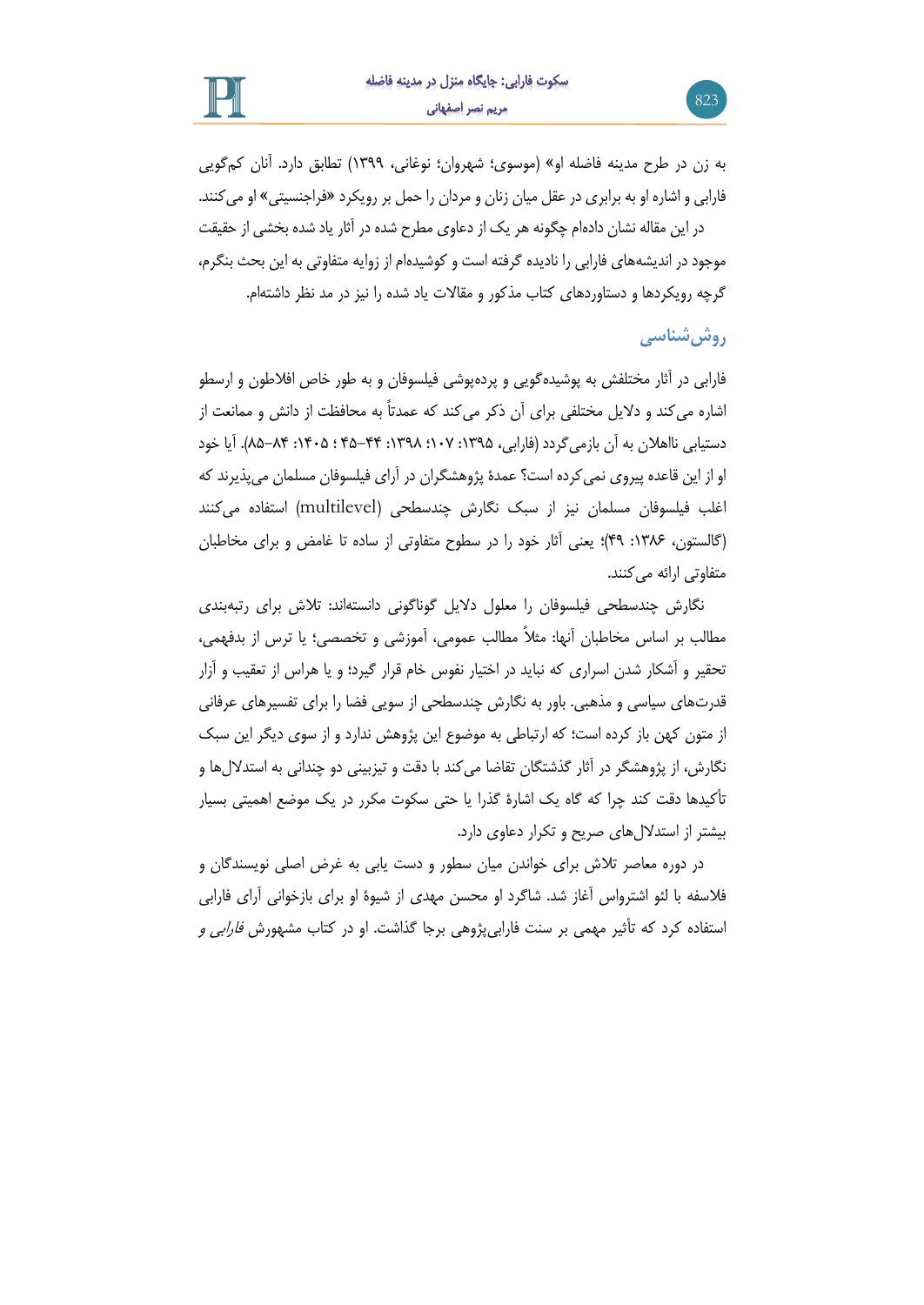

*بنیاد فلسفه سیاسی اسلام* اشاره می *ک*ند که گاه سکوت فارابی از سخن گفتنش مهمتر است ):95 2000 ,Mahdi). با این وصف و با استفاده از همین روش، نوشتار حاضر در جستجوی پاسخ به این پرسش است که سکوت فارابی دربارۀ تدبیر منزل نشانه چیست؟ آیا صرفاً ناشی از بدیهی دانستن آن است یا مسئله جدیتری در پس این سکوت وجود دارد. برای پاسخ به این پرسش عمدتاً به آثار سیاسی فارابی پرداختهام.

## **مدینه فاضله و جایگاه منزل در آن**

فارابی انسان را موجودی مدنی بالطبع میداند که برای ادامه حیات و رسیدن به کمال و سعادت به همزیستی با دیگران نیاز دارد. به عقیدۀ فارابی اجتماعات انسانی شامل اجتماعات کامل و ناقص هستند. اقسام اجتماعات کامل انسانی بر سه قسم است: همه مردم زمین که اجتماع عظمی هستند، اجتماع یک امت که اجتماع وسطی است و اجتماع مردم یک مدینه که اجتماع صغری است. اجتماعات غیر کامل متشکل است از اجتماع مردمان ده و محله و کوی تا به کوچکترین و آخرین حلقه یعنی اجتماع در منزل برسد. اهداف هر جامعه کوچک در اختیار تأمین منافع اجتماع بزرگتر خواهد بود و باالترین خیر و کمال نهایی در اجتماعی مدنی حاصل خواهد شد، نه در اجتماعات کوچکتر )فارابی ، :1۹۹6 ۷4 ۷۳-؛ :14۰6 11۲-11۳(. فارابی برای تشریح وضعیت مدینه فاضله و روابط اعضای آن با یکدیگر از علم پزشکی و ساختار بدن انسان کمک میگیرد. همانگونه که در بدن انسان قلب ریاست را برعهده دارد در مدینه هم رییس اول حکم میراند و دیگران در خدمت اویند. »مدینه فاضله مانند بدنی بود که تام االعضا است. آنگونه بدنی که همه اعضای آن در راه تمامیت و ادامه زندگی حیوانی و حفظ آن تعاون کنند« ) همو، :14۰6 114(.

فارابی از نخستین ساحتی که موضوع حکمت عملی است، یعنی فرد انسان، برای شرح مناسبات جاری در ساحت سوم یعنی جامعه استفاده میکند و عنایتی به حد وسط فرد و جامعه، یعنی منزل ندارد. او ادامه می دهد مدینه فاضله همچون بدنی سالم است و همانگونه که در بدن انسان ریاست با قلب است، مدینه هم رئیسی دارد که سرپرستی جامعه را عهده دار است و همانگونه که اعضای بدن در نسبت با قلب و نزدیکی و دوری به آن مقام و مرتبه مییابند، در شهر هم افراد سلسلهمراتبی دارند که در قُرب و بُعد با رییس اول تعیین میشود. رییس اول نزدیکانی دارد که به او خدمت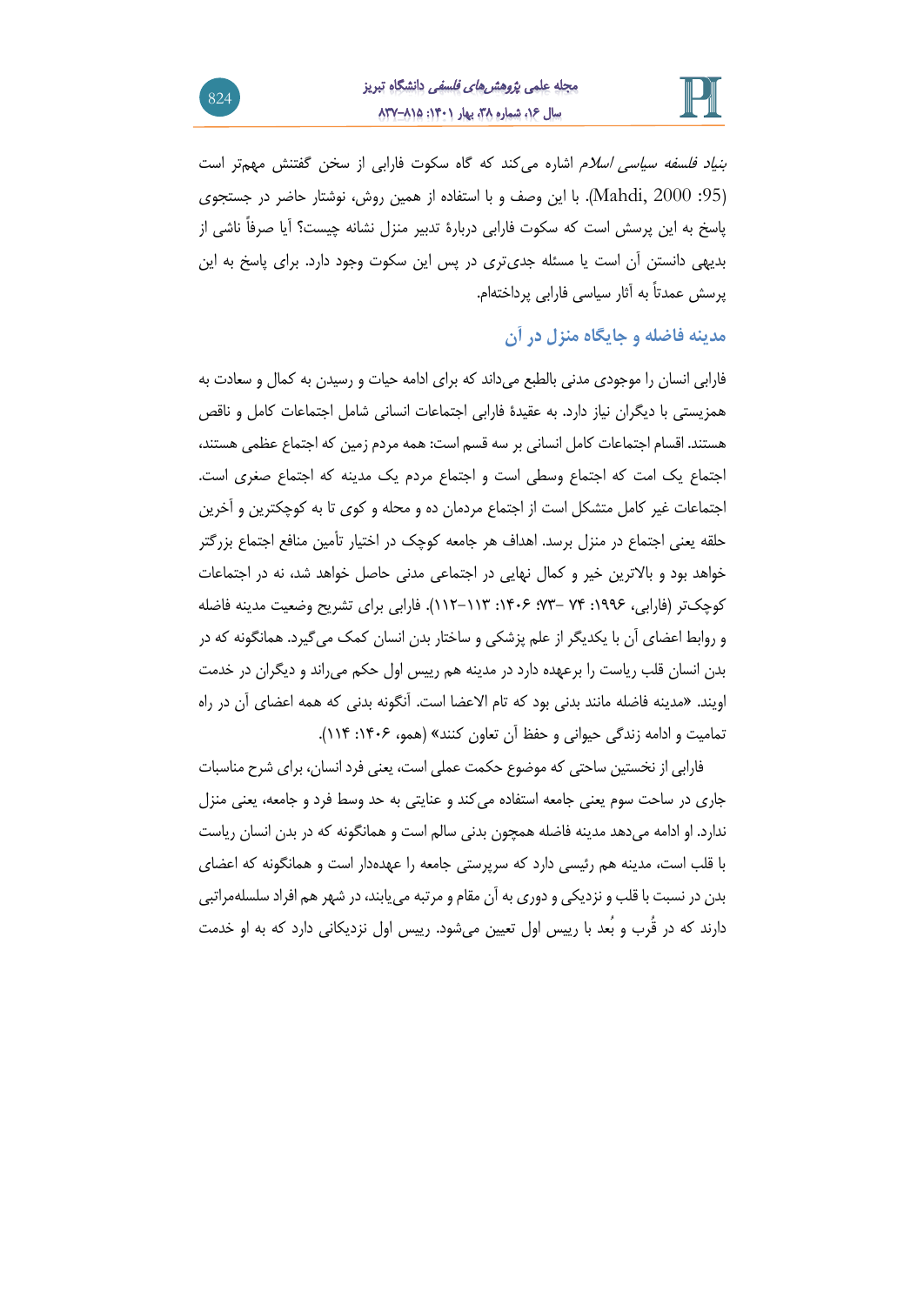

میکنند و خادمان او نیز مخدومانی دارند، ولی رئیس مدینه پاسخگو و خادم کسی نیست. خادمان درجه اول مخدومانی دارند که آنان نیز مخدومان دیگری دارند تا به پایینترین درجه افرادی برسیم که فقط خدمت میکنند و کسی خادم آنان نیست. برتری و کهتری افراد در نظر فارابی هم بر اساس »فطرت متفاوت و متفاضل انسانها و هم تابع ملکات ارادی آنهاست« )همان : 11۵(. درحالی که در بدن، اعضای بدن صرفاً مطابق با خلقت و طبیعت خود عمل میکنند. اینگونه است که فارابی نظام سلسله مراتبی خود در مدینه فاضله را، در مطابقت با نظام متافیزیکی تفکرش بنیان مینهد.

فارابی در السیاسیه المدینه هم تأکید میکند »مراتب اهل مدینه همچون مراتب موجودات، برخی بر برخی برتری خواهد داشت. مراتب اهل مدینه فاضله در فرمانروایی و فرمانبرداری بر حسب فطرتهای آنها و به اندازه فرهنگ و ادبی است که آموخته اند...رئیس اول کسی است که گروهها و هر فردی از آنان را در جایگاه سزاوار و شایسته آن خواهد نشاند....رییس اول همانند پدیدآورنده نخست خواهد بود که همه موجودات پدید آمده از وجود اوست.« )همو، :1۹۹6 ۹۵(

فارابی با مقایسه ساختار مدینه فاضله با بدن انسان و مقایسه رئیس با پدیدآورنده نخست، ظاهراً درکی از منزل را نیز در اختیار ما قرار میدهد که شواهدی دال بر این درک را در فصول منتزعه میبینیم. سر راستترین حدس این است که در منزل نیز رئیسی وجود دارد که سایر اعضای منزل مناسبات و وظایفشان را با او تنظیم میکنند و بنا به *طبیعت و فطرت و فرهنگ* خود به او نزدیک و از او دور میشوند. در این فضای میانی، یعنی منزل، مرد ریاست را برعهده دارد و زن و غالمان و کنیزان »بنا به طبیعت« خود و فطرت و فرهنگشان، مراتب مختلف سلسله مراتب در منزل را اشغال می کنند. چنین حدسی متناسب با مناسبات جاری در *اویکونومیکا*ی ارسطو و همین طور رساله تدبیر منزل بروسن است، که احتماالً فارابی به آن دسترسی داشته است ۳ ؛ اما باید دید سایر شواهد متنی در نوشتههای فارابی چقدر این حدس را تأیید میکند.

## **زنانگی و مردانگی در اندیشه فارابی**

آنچه در نوشتههای فارابی، مشخصاً و صراحتاً درباره امر تدبیر منزل وجود دارد، در فصول بیست و چهارم و بیست و پنجم از فصول منتزعه آمده است: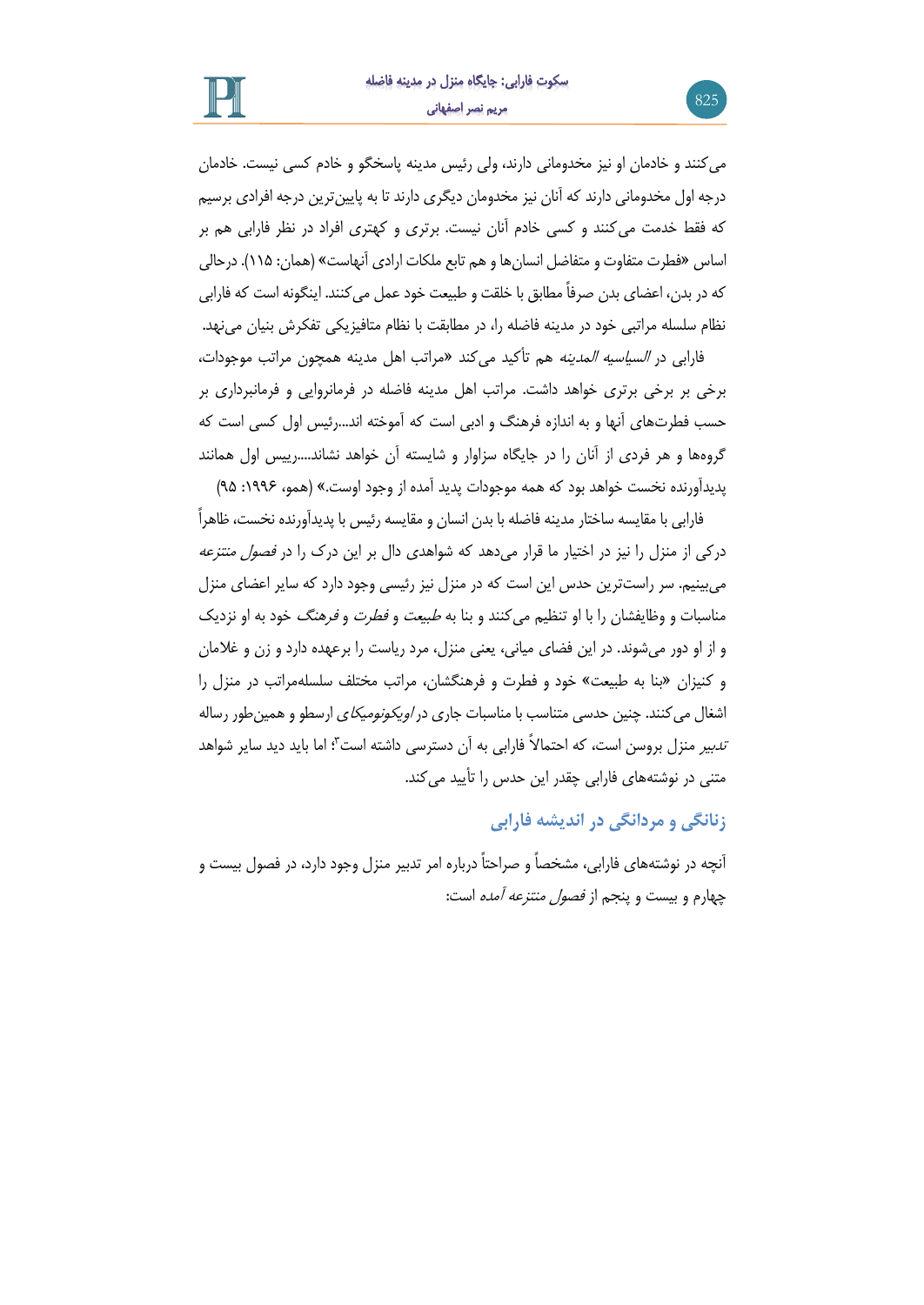

منزل از چهار جزء تشکیل شده و به وسیله آنها آباد میشود: شوهر و زن؛ ارباب و برده، پدر و فرزند و مالک و مال. مدبر این اجزا برخی را با برخی پیوند میدهد و آنها را به همه وابسته می کند تا در همه اعمال مربوط به منزل با هم همکاری کنند تا به مقصودی واحد دست یابند؛ که آن مقصود واحدآبادی منزل و سامان بخشیدن به آن است. او ]رب المنزل[ و مدبر منزل است و کار او در منزل مشابه کاریست که مدبر مدینه در مدینه انجام می(هد<sup>۴</sup> (همو، ۱۳۶۴ :۲-۴۱).

فارابی در این فصل اشاره میکند که منزل از چهار جزء و در واقع چهار نوع رابطه، تشکیل شده است: مرد و زن، مولا و بنده، پدر و فرزند و مال و مالک. نسبت سرپرست(رب) منزل (مذکر) با منزل مانند نسبت مدبر مدینه با مدینه است که برای رساندن اهل منزل به کمال در میان اهل منزل مشارکت و تعاون برقرار میکند. در فصل بعد این ایده را مطرح میکند که بدن، منزل و مدینه همگی ساختاری مشابه و سلسله مراتبی دارند. همانگونه که اجزای بدن هریک به غایت خود مشغولند، ولی در نهایت در راستای کمال بدن عمل میکنند، خانهها نیز اغراض خود را دارند اما با نیل به کمال همگی در راستای هدف مدینه قرار میگیرند و به کمال مدینه منجر می شوند.

این دو فصل مبهم پایه اغلب حدسیات و اظهار نظرها درباره حکمت منزلی فارابی قرار گرفته است، درحالیکه نه شرحی درباره نسبت چهار جفت »رابطه« وجود دارد و نه معلوم است منظور از منازل با أغراض مختلف چیست. درحالیکه زمانی که پای روابط موجود در نفس یا مدینه درمیان است فارابی به صراحت و با تفصیل از روابط اجزا و اعضا و نسبت آنها با قلب با رئیس اول سخن میگوید و بارها در آثار مختلف خود به تکرار نظرات خود درباره نفس و مدینه میپردازد، اما درباره تدبیر منزل تنها اینجا و در نهایت اختصار سخن میگوید. همچنین به نظر می رسد باید تردید فوزی نجار را در صحت انتساب عبارت معروف »رب منزل« به فارابی جدی بگیریم. عالوه بر این اشارات محدود و گذرایی نیز در رساله *فی السیاسه* درباره ارتباط با بالا دست و زیر دست و تنظیم امور مالی وجود دارد که در مورادی شبیه به مالحظات بروسن در رساله تدبیر منزل اوست و موضوع بحث این نوشتار نیست )همو، 1۹۸۵(.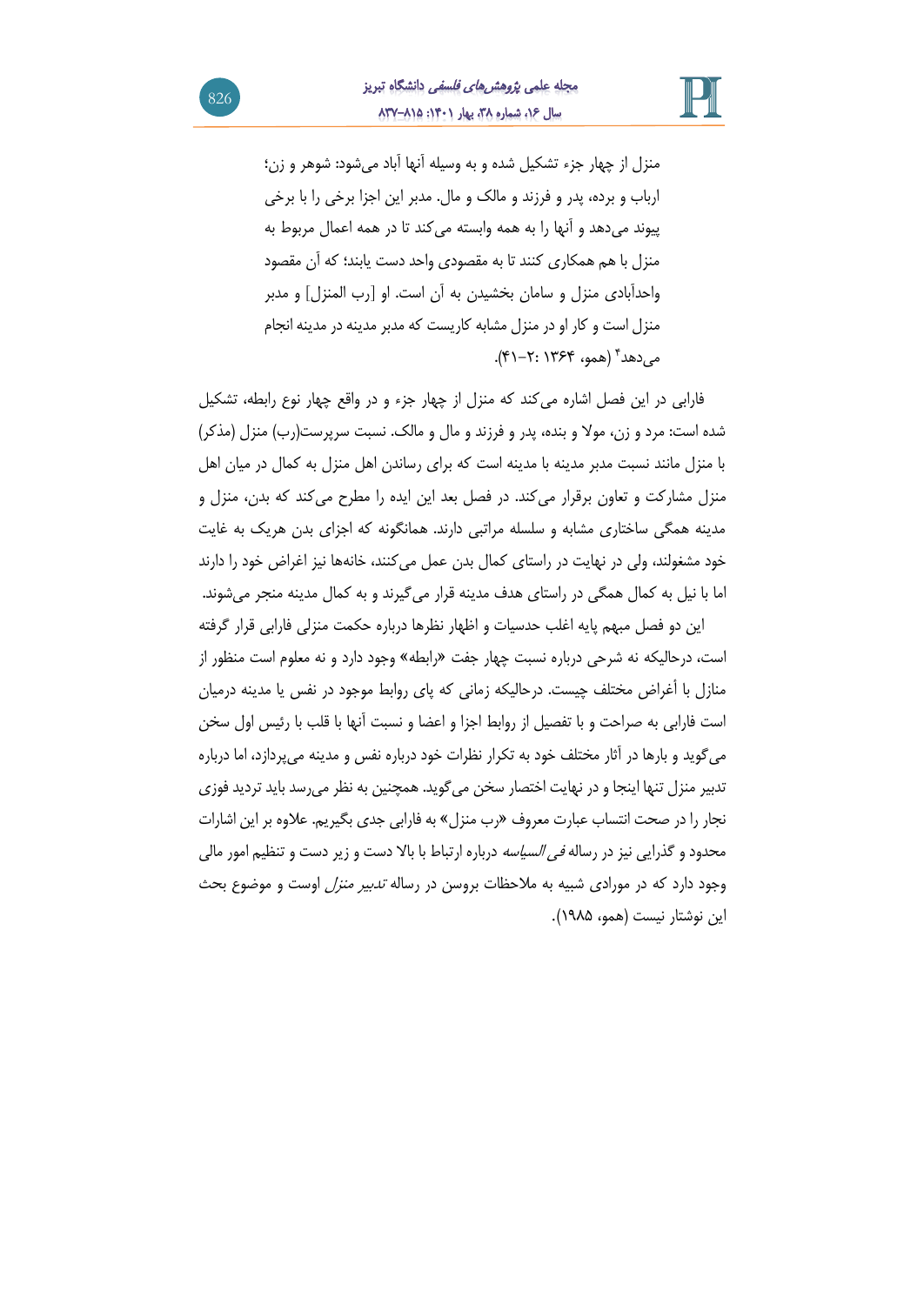ببینیم سایر متون فارابی درباره زنان و جنسیت چه چیزی در اختیار ما قرار میدهند: زن ستیزی آشکار در آرای فارابی دست کم در دو سطح به چشم می خورد؛ نخست در عباراتی که صراحتاً زنان را در نسبت با مردان فرودست تصویر میکند و دوم در جنسیتیافتگی مفاهیم.

مشهورترین گفتارهای زنستیزانه فارابی در فصل دهم *السیاسه المدنیه* به چشم میخورد که در آن فیلسوف از انواع ششگانه مدینههای متضاد با مدینه فاضله سخن میگوید و پس از برشمردن ویژگیهای هریک، تصریح میکند عالقه به زنان نزد مردمان مدینههای غیرفاضله زیاد است و حسن و عیب اعمالشان را تشخیص زنان مشخص میکند، به نحوی رفتار میکنند که خوشایند زنان باشد، امور منزل و خودشان تابع اراده زنانشان است و نهایتاً همه سختیها را تحمل میکنند تا زنانشان در آسایش و راحتی باشند (همو، ۱۹۹۶: ۱۱۹). جان کلام فارابی در این بند این است که زنان قوه تشخیص و تمیز درستی ندارند و در نتیجه هر گونه پیروی از آنان منجر به گمراهی و تباهی خواهد بود. این گفتار شباهت بسیاری به سخنان ارسطو در سیاست در ارتباط با نقص قوه حکم در زنان و دالیل انحطاط تمدن اسپارت به دست زنان دارد )ارسطو، :1۳۸1 1۲6۹ب و 1۲6۰ الف). ظاهراً فارابی به کتاب *سیاست* ارسطو دسترسی نداشته است، ولی برای تأیید این باور که رهبری زنان منجر به فساد خواهد بود نیازی به منابع یونانی نیست و کمابیش در همه فرهنگها چنین باورهایی وجود دارد.

عالوه بر این، فارابی در فصل بیست و یکم از آرای اهل مدینه فاضله، که برای پژوهش ما اهمیت بسیاری دارد، وقتی از خلقت انسان سخن می گوید تصویر جنسیتیافتهای از مفاهیم فلسفی ماده و صورت پیش مینهد.

در آغاز فصل بیست و یکم *آرای اهل مدینه*، فارابی از نسبت میان عقل و قلب سخن می گوید. قلب رئیس سایر اعضای بدن است. او نسبت قلب با سایر اعضای بدن انسان را به نسبت صاحب خانه با سایر اعضا تشبیه میکند که در منزلِ تن، همگی در خدمت رئیس خانواده و مطیع اوامر و صالحدیدهای اویند. همچنین در این فصل بارها میان ماده و مونث و صورت و مذکر پیوند برقرار میکند. آن قوتی که ماده را مهیا میکند قوت انوثت بود و آنچه صورت را اعطا میکند قوه ذکورت بود. مادۀ مونث به واسطه آن قوتی که صورت آن نوع را بدو اعطا میکند و مذکر است شکل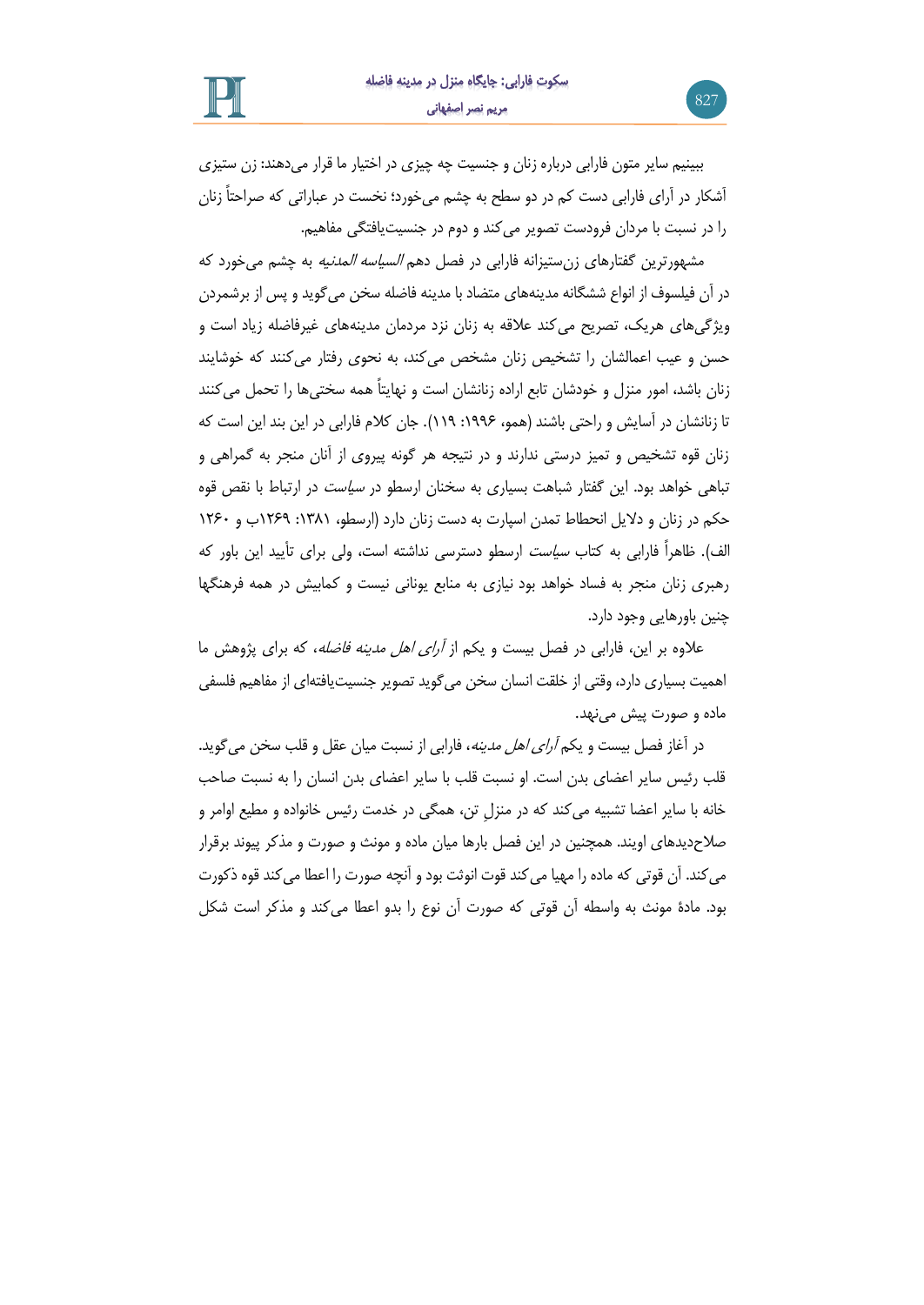

میگیرد. همچنین در همین بخش میخوانیم عضوی که در جهت اعطای ماده حیوان، به قلب خدمت میکند رحم است و آن عضوی که در جهت اعطای صورت به قلب خدمت می کند )در انسان یا حیوانات دیگر( عبارت از آن عضوی بود که منی وابسته به آن و متکون در آن بود. در ادامه فارابی نسبت منی با خون مهیا شده در رحم را به نسبت مایهای تشبیه می کند که برای درست شدن ماست و پنیر به شیر میزنند تا منعقد شود. چنانکه پیداست عبارات و تأییدهای فارابی جملگی بر پیوند میان انفعال جز مؤنث در برابر فعالیت جز مذکر دارد. چنین تأکیدی در فصل هفتم فصول منتزعه هم وجود دارد:

> »نیروی مولده آن نیرویی است که از غذای بازمانده نزدیک به پسین، که خون است، جسم دیگری را همانند نوع خود پدید می آورد. و این نیرو دوگونه است: یکی به نوزاد ماده میبخشد که آن مؤنث است و دیگری به نوزاد صورت میدهد و آن مذکر است« )فارابی، :1۳64 ۲۸(.

اهمیت این نکته آنجا آشکار میشود که اهمیت عقل فعال)واهب الصور( را در اندیشه متافیزیکی فارابی در نظر داشته باشیم، زمانیکه او درباره خلقت سخن میگوید و از ماده نخستین بحث میکند، آن را پذیرندۀ صورت میداند. ماده نخستین تباهیپذیر است که از جانب عقل فعال صورتی دریافت می کند که به او قابلیت ارتقای مرتبه می دهد (همو، ۱۹۹۶: ۵۵).

پیوند مردانگی با صورت که فعال و متعین است و زنانگی با ماده منفعل و نامتعین ریشه در تفکرات نخستین متفکران یونانی دارد که به گفته لوید خاستگاه آن باور پیشنیان دربارۀ تولید مثل و نقش پدر در آن است. اینکه پدر علت اصلی تولید مثل است و مادر صرفاً فراهم آورنده ماده ایست که باید آنچه پدر تولید کرده را پرورش دهد )لوید، :1۳۸۰ ۲۸(. پیوند دادن ماده و صورت با زنانگی و مردانگی در واقع خاستگاه ثنویتی است که از فیثاغوریان آغاز شده و در اندیشه های افالطون و ارسطو و بعدتر نزد فالسفه مسلمان بسط یافته است. بر اساس این نگاهِ دوباورانه زن و زنانگی همیشه در سمت منفعل و تاریک هستی قرار گرفته اند. آنها در پیوند با ماده تعریف می شوند و ماده همان چیزیست که برای رسیدن به سعادت واقعی باید از آن رهایی یافت. به این ترتیب، با توجه به ساختار طبقهبندیشده و سلسله مراتبی ارائه شده از جامعه و با نظر به تشابهی که فارابی میان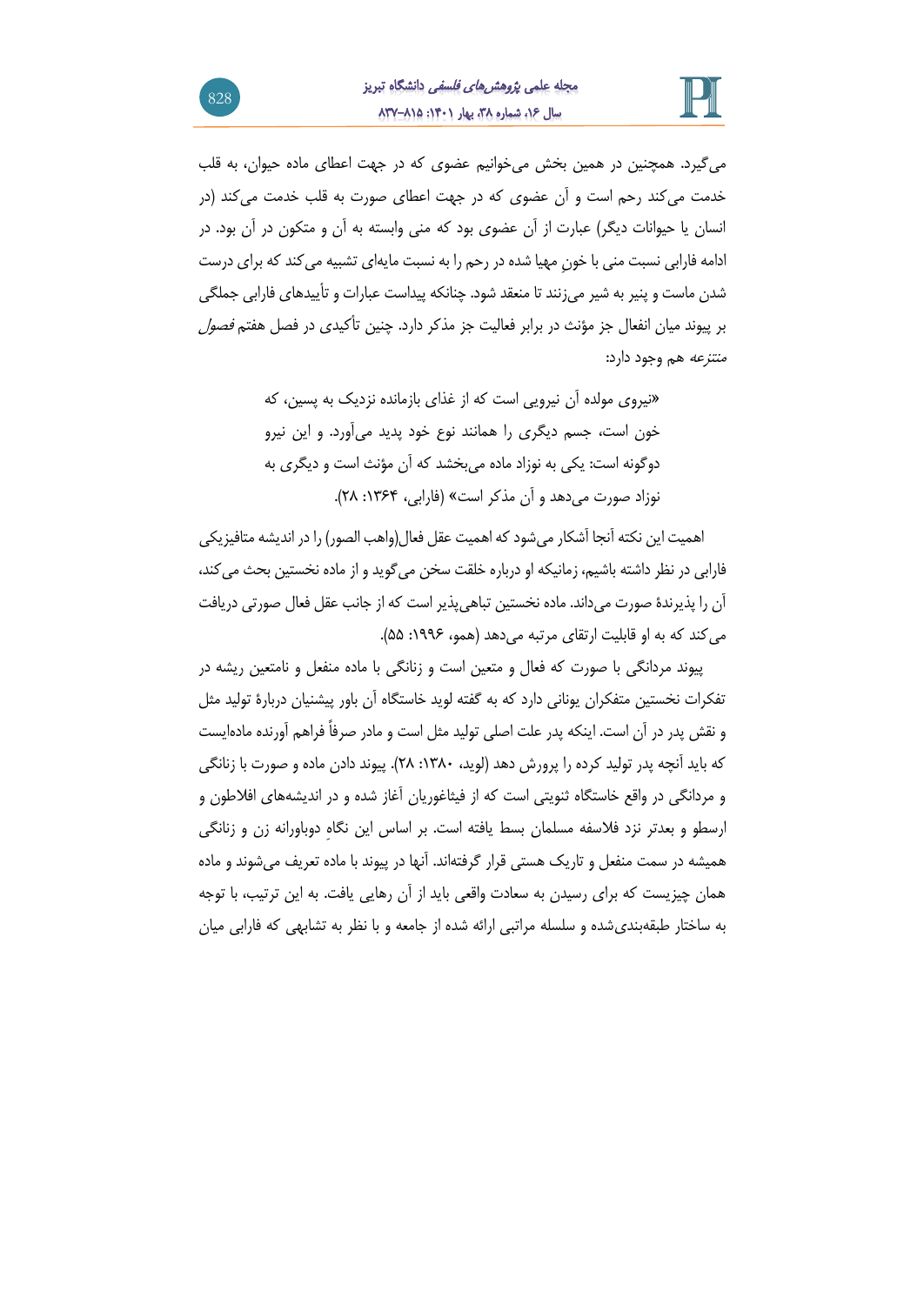بدن و جامعه برقرار کرده بود میتوان نتیجه گرفت مؤنث بنا به طبیعت خود فرودست، پذیرنده و تابع مذکر است.

مفهوم «صورت» از مفاهیم مناقشهبرانگیز در مطالعات جدید در حوزه متافیزیک است. خاصه اهمیت آن در مطالعات فلسفه فمینیستی مورد تاکید قرار گرفته و دربارۀ قدرت سرکوبگری و حذفکنندگی مفهوم متافیزیکی صورت در فلسفه افالطون و ارسطو، که امتداد آن را در اندیشه های فارابی شاهدیم، استدالل شده است که پیوند زن با ماده، پذیرندگی در ارتباط جنسی و شکل و تغییرات بدن زنانه به نحوی است که او را از ساختارهای متافیزیکی سلسلهمراتبی مبتنی بر ماده و صورت حذف میکند ) 88-91 2014: ,McCumber). در واقع زن و مؤنث به واسطه پیوند ۵ خوردن با ماده و کدورت از این ساختارها بیرون انداخته میشود. .

با این وصف، به نظر می رسد شواهد کافی در اختیار داریم تا خالف باور برخی مقاالتی که پیشتر به آن اشاره شد، فارابی را فیلسوفی زنستیز بدانیم، اما او در انتهای همین فصل بیست و یکم از کتا*ب آرای اهل مدینه* اشاراتی میآورد که برخی پژوهشگران از جمله نویسندگان مقالات » زن و عقالنیت بر اساس انسانشناسی فارابی« و »جایگاه زن در نظام اجتماعی و خانواده از نگاه فارابی، ابن سینا و خواجه نصیر» را به این نتیجه رسانده که فارابی را برابری طلب<sup>۶</sup> بدانند و نویسندگان»بررسی شالودههای اندیشه فارابی در نگاه فرا جنسیتی به زن در طرح مدینه فاضله او« را بر آن داسته که قائل به فراجنسیتی بودن تفکرات فارابی شوند.

فارابی در انتهای فصل بیست و یکم از کتاب آرای اهل مدینه، پس از بحث درمورد تولید مثل و اشاره به تفاوت میان آلت تناسلی زن و مرد اشاره میکند:

> در سایر اعضا و همینطور در قوای نفس به جز همین دو قوه ]تناسلی[ باقی میان نر و ماده مشترکند. و البته در اعضایی که هر دو باهم مشترکند باز هم در مذکر گرمتر هستند و آن اعضایی که وظیفه حرکت و تحریک دارند در مذکر نیرومندتر است و از عوارض نفسانی آنچه مایل به قوت و مربوط به نیرومندی است، مثل غضب و قسوت در مونث ضعیفتر بود و در مذکر قویتر و آنچه مایل به ناتوانی و ضعف است مانند رحمت و رأفت در مونث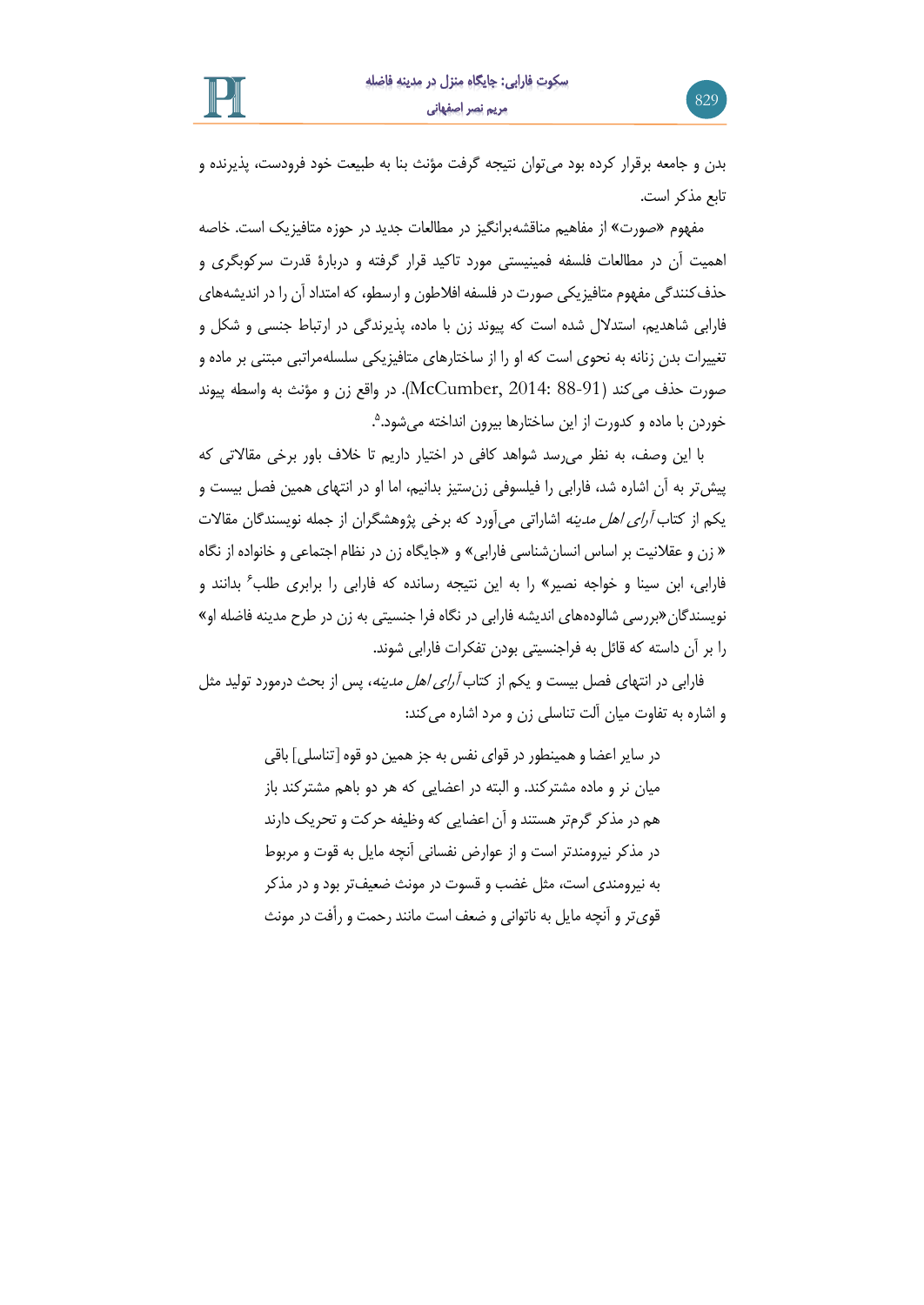

قویتر است، البته این ضابطه مانع از این نیست که در بین مذکرهای انسان و مردان کسی پیدا نشود که اینگونه عوارض در او شبیه به عوارض مؤنث و زنان باشد و برعکس در جنس اناث کسی یافت نشود که عوارض و حاالت موجود در او مانند عوارض و حاالت مذکر و مردان باشد لکن در هر حال باین گونه اوضاع و عوارض است که در نوع آدمی مردان از زنان ممتاز و جدا میشوند. اما در قوه حاسه و متخیله و ناطقه اختالفی ندارند )فارابی ، :14۰6 ۹4-۹۵(.

آرای فارابی در انتهای بخشی که به تبیین سلسله مراتب در خلقت و بدن انسان و اهل مدینه فاضله اختصاص یافته بود ناگهان گردش عجیبی میکند و شباهت فراوانی به آرای افالطون در ج*مهوری* پیدا می کند که اختلاف زنان و مردان را به اختلاف میان انسانهای مودار و انسانهای بدون مو )اختالف در عوارض( تشبیه کرده بود )افالطون، :1۳۸۰ 4۵4(.

اینجا ما با تناقضی مواجهیم که هم در مقاله »زن و عقالنیت بر اساس انسانشناسی فارابی« (برخورداری و فراهانی، ۱۳۹۵: ۱۰۳–۱۰۴) به آن اشاره کردهاند و زهرا ایوبی نویسنده کتاب *فلسفه اخلاق جنسیتی شده* در بررسی آثار غزالی، خواجه نصیر و دوانی هم به آن اشاره می *ک*ند. پارادوکسی که میان باور به برابری همه انسانها در اسالم و باور به نظامهای سلسلهمراتبی هستی وجود دارد. ایوبی در کتاب *اخلاق جنسیتی شد*ه می گوید ما در متون اخلاق اسلامی شاهد عدم توازن میان برابری انسان ها از یکسو و ساختار سلسله مراتبی جوامع از سوی دیگر هستیم به نحوی که در برخی متون حکمت عملی زنان در برابر مردان »برابر در انسانیت و فرودست در زندگی روزمره« هستند (10 :2019, Ayubi). ایوبی در ادامه به این نکته اشاره می کند که، اینکه تنها در بخش تدبیر منزلِ کتابهای اخالق اسالمی از زنان و بردگان یاد شده به نحوی نشانگر این است که باقیِ کتاب برای مردانِ نخبۀ مسلمان نوشته شده و در واقع آنان مخاطبان اصلی کتابند.

نویسندگان »زن و عقالنیت بر اساس انسانشناسی فارابی« گرچه بر وجود این پارادوکس در آرای فارابی واقفند مسئله را به نحو دیگری حل میکنند. به عقیده آنان این برابری در انسانیت و فرودستی در زندگی روزمره به دلیل تفاوتی است که میان »خردمندی« و »خردورزی« وجود دارد.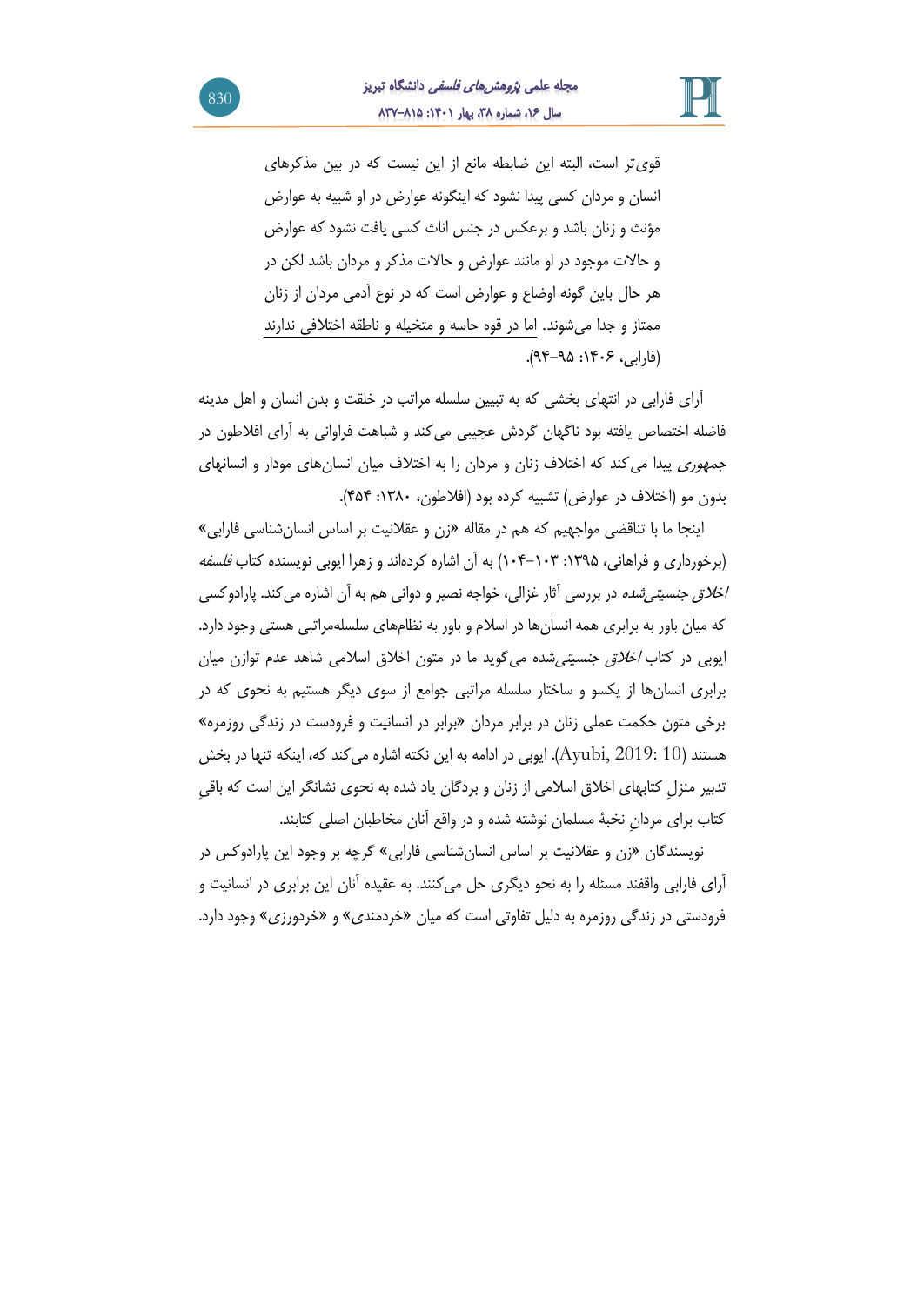

»منظور از خردمندی آن است که انسان دارای قوایی باشد که امکان تفکر و تعقل به او بدهد و منظور از خردورزی آن است که فرد بتواند قوای خود را در مسیر صحیح فعال کرده و به کار گیرد« (برخورداری و فراهانی، ۱۳۹۵: ۱۰۴) و در نهایت به این نتیجه می رسند که فرودستی زنان نزد فارابی مربوط به اعراض قابل رفع است.

**سکوت فارابی درباره منزل و تدبیر منزل**

فارابی عالم منطق است و چنان که پیش تر اشاره شد، خالف سایر فیلسوفان اخالق، مگر به اشاره، به تدبیر منزل نپرداخته است. بنابراین، گرچه می توان به پیروی از برخورداری- فراهانی و ایوبی وجود نحوی عدم توازن در آرای او را پذیرفت، ولی امساک آشکار او از نوشتن دربارۀ امر تدبیر منزل را نمیتوان به پای بی اعتنایی او گذاشت. به نظر می رسد که ای بسا او به عمد از تقسیم بندی احاد جامعه بنا به جنسیتشان پرهیز میکرده است. این امساک چنان آشکار است که از چشم اغلب فارابی پژوهان دورنمانده است.

اینکه نویسنده کتاب *هماهنگی میان آرای دو فیلسوف*و واضع ایدۀ «مدینه فاضله»،تا آنجا که ممکن بوده از اشاره به بحث تدبیر منزل طفره رفته، جای درنگ و تأملی بیش از بی|همیت دانستن موضوع )کدیور، 1۳۸6( یا نادیده گرفتن همه اظهارات زنستیزانه او فرض فراجنسیتی بودن انسانها نزد او را (تقی;اده، ۱۳۸۵: ۱۵۲؛ موسوی و دیگران ۱۳۹۹) پیش میکشد. این سکوت وقتی اهمیت بیشتری مییابد که عنایت داشته باشیم تکرار از ویژگیهای اصلی نگارش فارابی است . آن هم در حالیکه مباحث مربوط به زنان، خانواده و تربیت شهروندان هم نزد افالطون و هم نزد ارسطو اهمیت فراوان داشته است و قول به برابری زنان، دست کم در طبقه پاسدار، نزد افالطون، با مخالفت ارسطو مواجه بوده، اما هماهنگ کننده آرای دو فیلسوف درباره این قضیه سکوت کرده است.

چنانکه بسیاری از فارابی شناسان گفته اند، فارابی ایده مدینه فاضله خود را از افالطون وام گرفته است. افلاطون هم در *جمهوری* (۱۳۸۰: ۴۵۰–۴۵۵) و هم در *نوامیس* (۱۳۸۰: ۸۷۱) قائل به برابری نسبی زنان و مردان و خواهان مشارکت بیشتر زنان (دست کم در طبقات بالا) در اداره امور جامعه است و محدود شدن آنان در خانه را مساوی با معطل ماندن نیمی از توان مدینه میداند.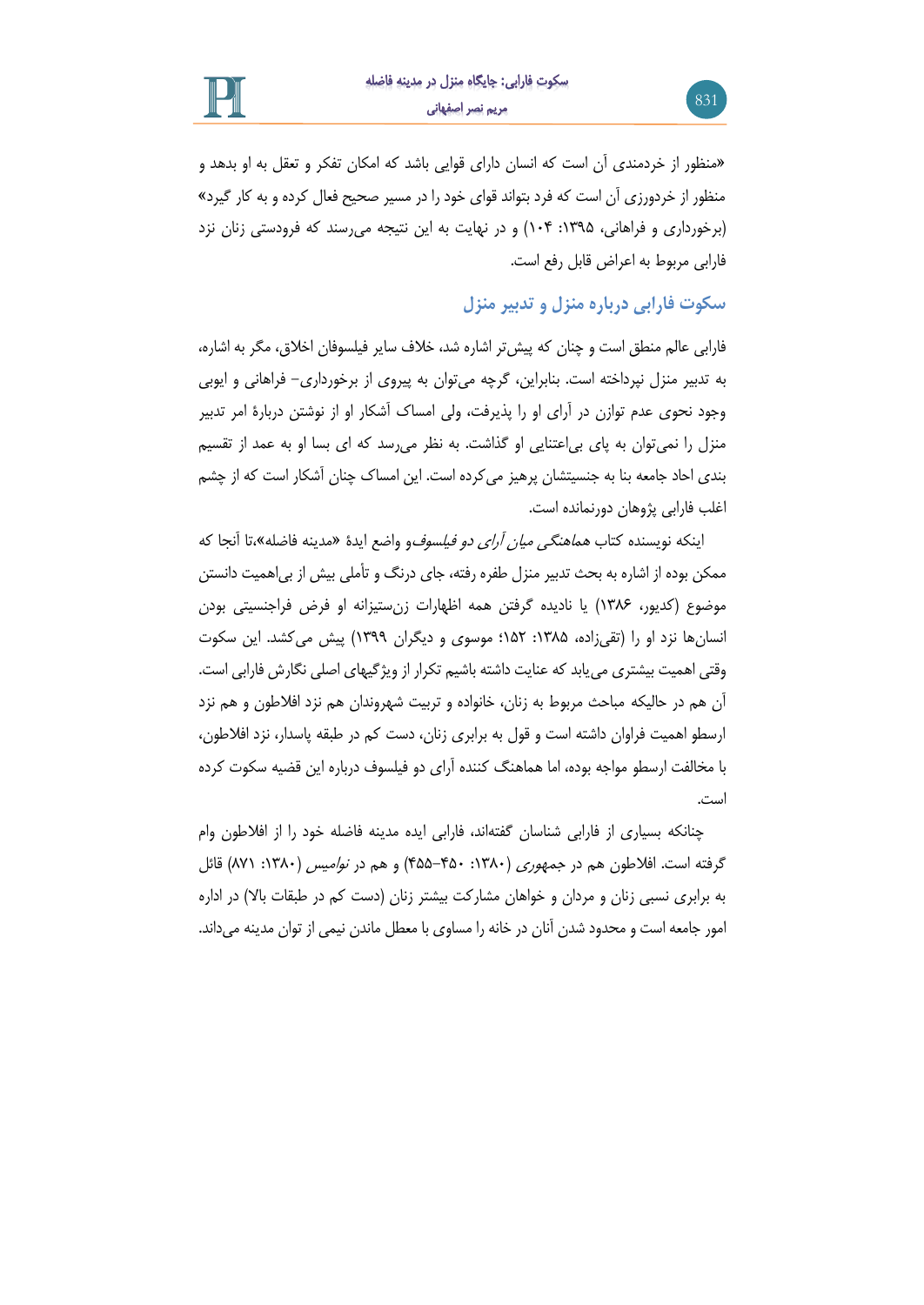

فارابی حتی آنجا که خالصهای نوامیس افالطون تهیه کرده است بسیار محدود و با احتیاط تمام از کنار تمام نظرات افلاطون درباره خانه و خانواده می گذرد (بنگرید به *تلخیص نوامیس*: گفتارهای چهارم، پنجم و هشتم(.

آیا این سکوت و چشم پوشی فارابی نشانه مخالفت او با آرای افالطون بوده است؟ آیا باید از معدود نشانههای موجود در متون فارابی او را نیز کنار سایر فیلسوفان متکلمان زن ستیزی چون غزالی، فخر رازی و خواجه نصیر نشاند یا با استفاده از معدود نشانه های دیگر او را متفکرِ سیاسیِ فراجنسیتی دانست؟ آیا فارابی جسارت به زبان آوردن مخالفت با »افالطون الهی« را نداشته است؟

فارابی در مسئله شعر با افالطون هم نظر نیست و مخالفت خود را آشکارا بیان میکند و همین کافیست که او را از ترس از اسامی بزرگ حکیمان مبرا بدانیم. او خود اهل شعر و موسیقی بوده است و با استداللهای افالطون در جمهوری در مذمت شعر و اخراج شاعران خوب همراه نیست )فارابی ، فصل ،۵6 :1۳64 -64 6۵( ؛ اما تعمداَ و به نحو معماگونه ای از بحث تفصیلی درباره زنان و منزل چشم می پوشد. شاید به همان دلیلی که سجادی در مقدمه آرای اهل مدینه می گوید، یعنی پرهیز از درگیر شدن با زندگی روزمره مردمان و نگه داشتن فلسفه در ساحتی عقالنی و جدا از حیات روزمره.

فارابی نخستین و بزرگترین فیلسوفی است که در جهان اسالم از سیاست سخن گفته و از ایدۀ مدینه فاضله دفاع کرده است. چنانکه پیشتر ذکر شد، اشاره او در مباحث متافیزیکی و سیاسی و اخالقی عمدتاً متوجه دو ساحت اجتماع و فرد است و مباحث مربوط با »تدبیر منزل« را چنان مختصر برگزار میکند که فارابیپژوهی چون محسن کدیور، بارها در درسگفتارهایش اشاره میکند فارابی در واقع تدبیر منزل ندارد ) کدیور، 1۳۸6(. به نظر میرسد فقدان تدبیر منزل در شرحهای کدیور به نوعی مؤید بیاهمیت بودن این مسئله برای فارابیست، اما در بررسی موشکافانه آرای فارابی، چنانکه در این نوشتار نشان دادیم، نهایتاً با تناقض مواجهیم.

فارابی از ستایش کنندگان حکیمان یونانی است که به مباحث مربوط به جنسیت، تدبیرمنزل و خانواده در جامعه توجه فراوان داشتهاند. تدبیر منزل و مباحث مرتبط با اهل منزل، هم به لحاظ سیاسی و هم به لحاظ فرهنگی برای آنان اهمیت حیاتی داشته است. فارابی افالطون و ارسطو را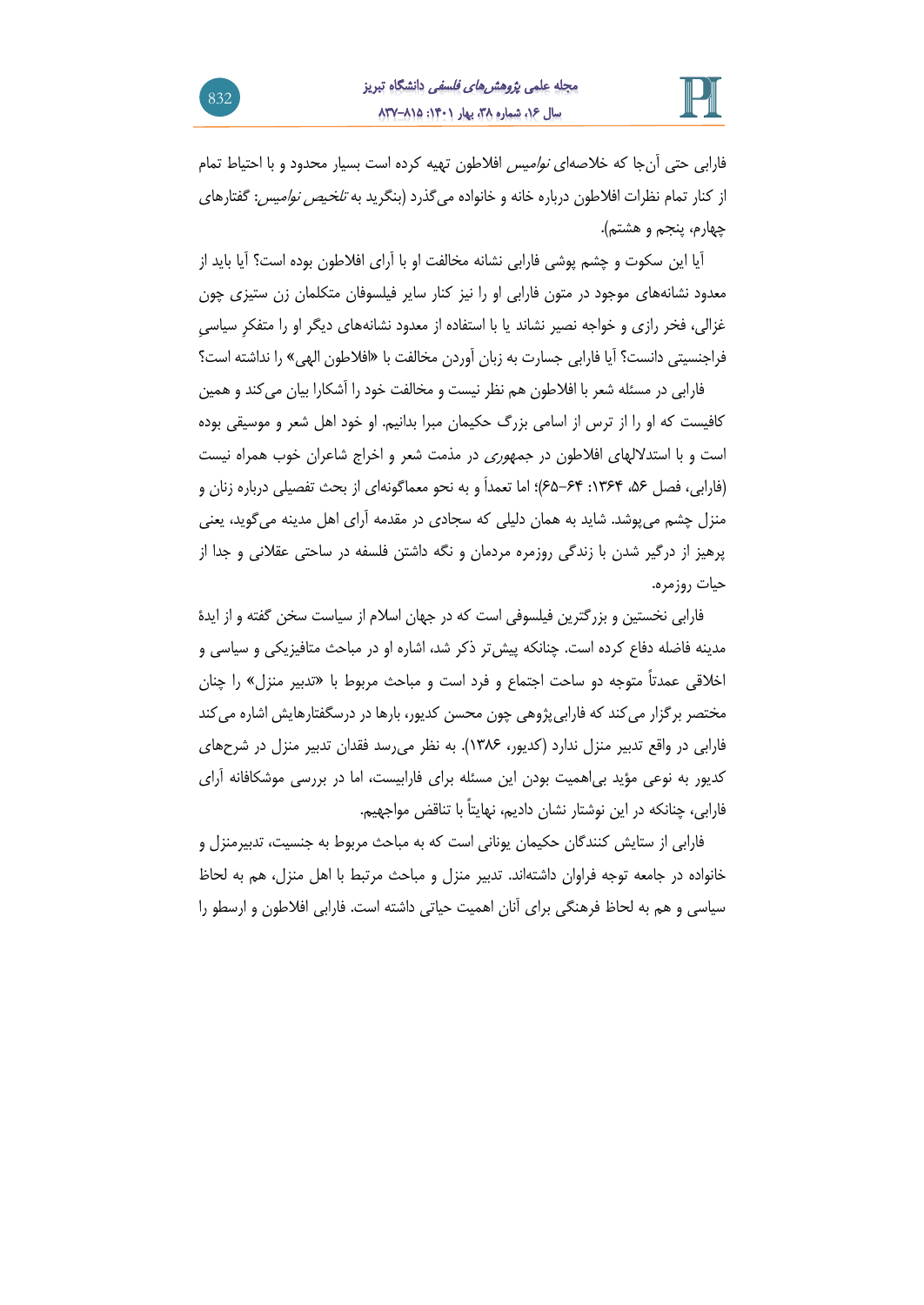به جامعه مسلمانان معرفی کرده و کوشیده آرای آنان را هماهنگ کند و تحت تأثیر »شهر خوب« افالطون تصویری از مدینه فاضله در جامعه اسالمی رسم کرده؛ اما در این مورد سکوت کرده است.

به یاد داشته باشیم که فارابی به *سیاست* ارسطو دسترسی نداشته، ولی احتمالاً به رساله *تدبیر* منزل، نوشته بروسن، دسترسی داشته که تأثیر مستقیمی بر فیلسوفان تدبیر منزل نویس ما گذاشته است. ساختار رساله بروسن شباهت زیادی به اویکونومیکای منسوب به ارسطو دارد و با ساختار جوامع سنتی هماهنگ است. آیا فارابی، در مقام یک فیلسوف سیاسی، نمیتوانست اشاراتی از آن دست در کتب خود بگنجاند و همراهی و همدلی عموم و رهبران دینی و سنتی جامعه را برای خود بخرد؟

چنانکه پیش تر اشاره شد برخی با استناد به همان دو بند از *فصول منتزعه* معتقدند از آنجا که ما سعادت غایی مطلوب برای فرد و شهر را در دست داریم، فارابی حدس زدن حکمت منزلی را بر اساس حکمت فردی و اجتماعی بر عهده خواننده گذاشته است و میتوان بر همان اساس حکمت منزلی را حدس زد. این حکمت با توجه به رویکرد فارابی به عدالت، که آن را مساوی چیرگی میداند تفاوت خاصی با ساختار سلسله مراتبی حاکم در جوامع سنتی ندارد و نهایتِ آن، چیزی است که پاتریشیا کرون به حکمای مسلمان نسبت میدهد و تأکید میکند حکمت عملی فارابی هم، به شدت تحت تأثیر نوافالطونیان، در هر سه ساحت فرد، منزل و جامعه به اشتیاق و میل انسان مذکر برای اعمال اقتدار بر دیگران و تنظیم روابطش با آنها پیوند دارد: در اخالق جانب دیگر این معامله خود فرد مذکر است، در تدبیر منزل همسر، فرزندان، کنیزان و غالمانش هستند و در علم مدنی هم مذهبان و هم وطنانش. کرون به درستی اضافه میکند »نکته مهم این است که در علم سوم اقتدار و قدرت عمدتاً جنبه فکری و عقالنی دارد« )کرون، :1۳۸۹ ۲۸۸(.

میتوان پرسید چگونه است که در قلمرو نفس و هم در قلمرو مدینه این اقتدار جنبه فکری و عقالنی دارد، اما در منزل، بنا به حدس کرون و کرمانی و صالحی، این اقتدار از جانب مرد بر زن و اهل منزل اعمال خواهد شد. یعنی علیرغم تأکید فارابی بر برابری میان زنان و مردان در دسترسی به قوه عاقله و تنظیم ساختار سلسله مراتب نفس و جامعه بر اساس »عقل«، در امورد منزل، برتری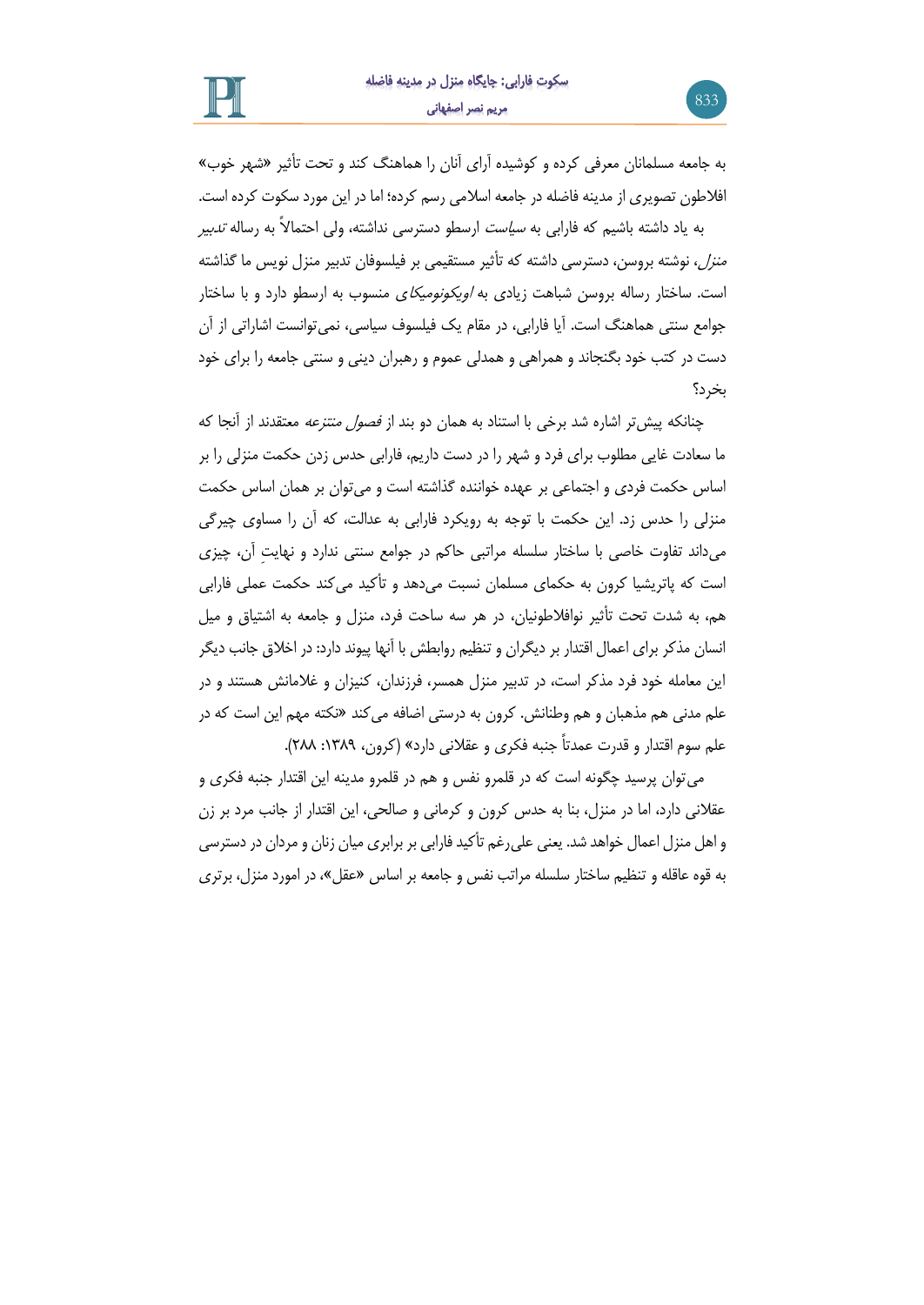

و رهبری متعلق به جنس مذکر باشد و ساختار سلسله مراتبی اینجا بر اساس ارزش دیگری، یعنی جنسیت، سامان یابد.

# **نتیجهگیری**

پس از مطالعه آثار فارابی با عینک مطالعات زنانهنگر و با توجه به همه شواهدی که در این نوشتار ارائه شد، معتقدم فارابیِ منطقدان، پرنویس و پرتکرار، علیرغم برساختن ساختاری سلسله مراتبی، احتماالً تحت تأثیر افالطون و هم آموزه های دینی، کامالً به عدم توازن و تناقض موجود میان باور به برابری و برابرتربودن مردان (دست کم در میان آدمیانی که آنها را متمدن میداند) آگاه بوده است<sup>۷</sup>.

به هیچ وجه قصد ندارم چهره امروزینی از فارابی ارائه کنم، بلکه ادعای من این است که سکوت فارابی نه به دلیل بیاهمیت پنداشتن مباحث مربوط به منزل و زنان، یا رویکرد فراجنسیتی به انسان ها، یا بدیهی بودن این مسائل، که به سبب ناچاری بوده است. فارابی در ایدۀ مدینه فاضله به شدت تحت تأثیر افالطون است و تصور من این است که درباره زنان و منزل نیز فاصله زیادی با افالطون نداشته و جنسیت را عامل دخیلی در مشخص کردن جایگاه انسانها در سلسله مراتب هستی نمی دانسته است.

با این وصف، بیان صریح این ایدهها تا همین امروز هم در جوامع اسالمی چندان پذیرفته نیست، حتی اگر در آیات قرآن هم فرمانروایی ملکه سبا ذکر و ستایش شده باشد )قرآن کریم، :۲6 ۲۲(. زنان همچنان به بهانه نقص عقل از رهبری جوامع منع و به حاشیه رانده و در حاشیه نگاه داشته میشوند. به این دلیل معتقدم، علیرغم وجود شواهدی دال بر فرودست دانستن نسبی زنان و زنانگی در اندیشه فارابی، آنچه او را وادار به سکوت و همراه نشدن با ایده های تدبیر منزلی رایج در آن روزگار کرده، همین تناقض موجود در باور به برابری انسانها در مقام حیواناتی ناطق و تأکید بر اهمیت طبیعت/فطرت و فرهنگ آنان در مشخص کردن جایگاهشان و فرودست انگاشتن نیمی از انسانها به سبب جنسیت خاص ایشان بوده است. نهایتاً این که سکوت عجیب معمار مدینه فاضله در مورد منزل نه به دلیل بیاهمیت دیدن آن که به دلیل تمایالت افالطونی او و پروبلماتیک بودن این مسئله در ذهن منطقی وی بوده است.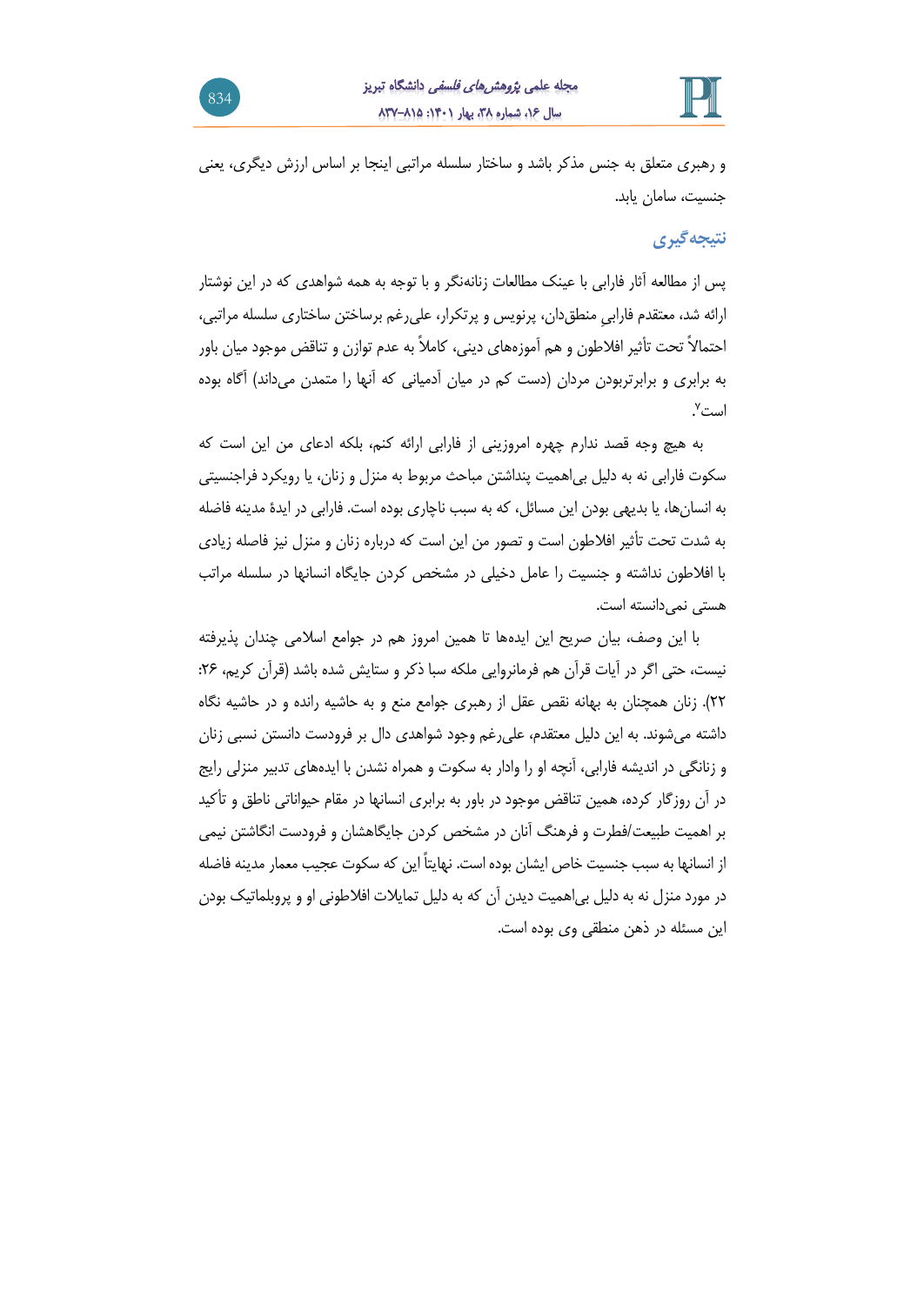

# **پینوشتها**

835

- (*Οἰκονομικά* (*Oeconomica/Economics* از آن دست رساله هایی است که اطمینان کامل دربارۀ .1 انتساب آن به ارسطو وجود ندارد و برخی آن را نوشتۀ تئوفراستوس، شاگرد ارسطو، دانسته اند.
- برخی رساله فی السیاسه را رساله منحصراً اخالقی فارابی و استثنایی بر این ادعا میدانند. باید اشاره کنم .2 رساله فی السیاسه و یا کالم یعم نفقها جمیع من یستعملوها من طبقات الناس اثری است منسوب به فاراب ی که لوئیس شیخو نخستین بار در 1۹۰1 در مجله دارالمشرق آن را منتشر کرد. نو یسنده در این رساله به ترتیب به لزوم کسب معرفت پروردگار، دستورالعمل مواجهه با روسا، دستورالعمل رفتار با دوستان و همتایان و دستورالعمل رفتار با فرودستان و نهایتاً آداب و تربیت نفس پرداخته است. اما فارابی پژوهان این اثر را متعلق به فارابی نمیدانند: نک.
	- − Ulrich Rudolf, "Abū Naṣr al-Fārābī", in Ulrich Rudolf Rotroud Hanberger and Peter Anamson ed., Philosophy in the Islamic World, Leiden and Boston: Brill, 2017, Vol. 1: 526-657 (592).

رساله تدبیر منزل متعلق به بروسُن، که نام او در متون اسالمی به صورت های دیگری مانند ابروسن و .3 برسیس نیز ضبط شده است و اساساً ترجمه عربی آن به جا مانده و به التین و پس از آن سایر زبان های اروپایی ترجمه شده است. متن عربی و انگلیسی این کتاب به همراه شرح و تفسیر اینجا موجود است:

- − Swain, Simon (2013) *Economy, Family, and Society from Rome to Islam: A Critical Edition*, english translation, and study of Bryson's management of the estate, Cambridge University Press.
- <sup>؛</sup> المنزل إنما یلتئم و یعمر من أجزاء و اشتراکات محدوده و هی أربعه زوج و زوجه و مولی و عبد و والد و ولد و قنیه و مقتنی. والمدبر لهذه الأجزاء و الاشتراکات و المؤلف بعضها إلی بعض و الذی یربط کل واحد بالآخر حتی یکون منها جمیع اشتراک فی أفعال و تعاون علی تکمیل غرض واحد و علی تتمیم عماره المنزل بالخیرات و حفظها علیهم، ]هو رب المنزل[ و مدبره ]و یسمی رب المنزل[ و هو فی المنزل مثل مدبر/المدینه فی ]المدینه[.
	- ۰. برای اطلاعات بیشتر درباره نسبت جنسیت و متافیزیک نک. (مبلغ، ۱۳۹۷؛ ۱۴۰۰)
- <sup>7.</sup> برخورداری و فراهانی بر این نکته تأکید میکنند که فارابی گرچه «تساوی» طلب بود اما آن را با «تشابه» خلط نمی کرد ):1۳۹۵ 11۳(.
- در نوشتههای فارابی نوعی نژادپرستی وابسته به جغرافیا و طبیعت وجود دارد (برای مثال بنگرید به فارابی، . . . . .)۵1-۵۰ :1۳۷۵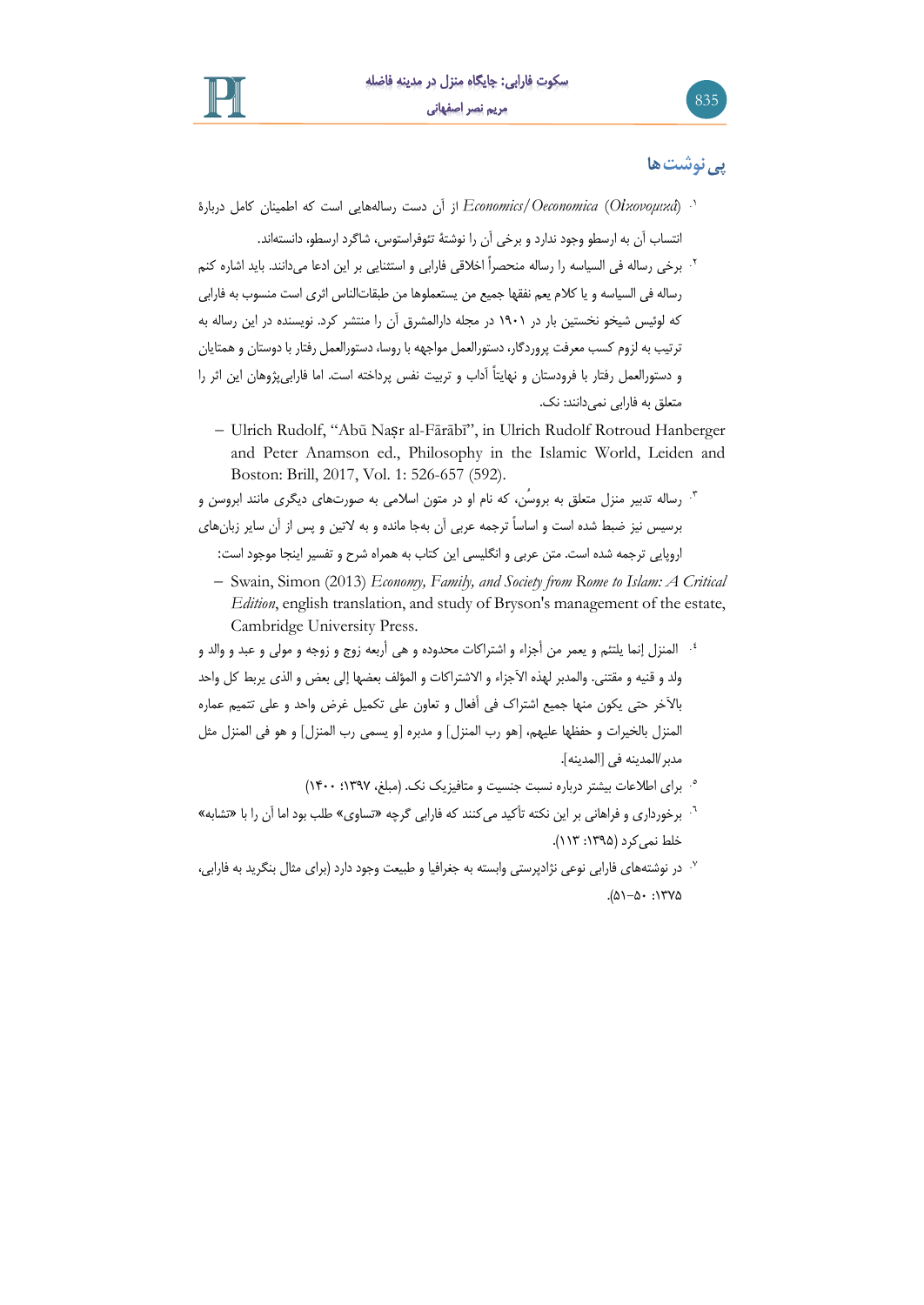

## **منابع**

- − قرآن کریم
- − ارسطو ) 1۳۸1( سیاست، ترجمه حمید عنایت، چاپ چهارم، تهران: انتشارات علمی فرهنگی.
- − افلاطون (۱۳۸۰) *دوره کامل آثار افلاطون*، ترجمه محمدحسن لطفی و حسن کاویانی، چاپ سوم، تهران: خوارزمی.
- − بخشی، منصوره؛ صادقی حسن آبادی؛ مجید؛ امامی جمعه، سیدمهدی )1۳۹۷( »جایگاه زن در نظام اجتماعی و خانواده از نگاه فارابی، ابن سینا و خواجه نصیر»، ح*کمت سینوی*، ۵۹: ۵-۲۵.
- − برخورداری، زینب؛ خوشدونی فراهانی، سمیه )1۳۹۵( »زن و عقالنیت بر اساس انسانشناسی فارابی«، حکمت معاصر، ۷)۲(: .11۷-۹۳
- − تقیزاده داوری، محمود ) 1۳۸۵( »بررسی اشتراکات و افتراقات در فلسفه اجتماع افالطون و فارابی«، پژوهشهای فلسفی کلامی،۲۷: ۱۳۱–۱۵۹.
	- − داوری، رضا (۱۳۵۴) *فارابی موسس فلسفه اسلامی*، تهران: انجمن شاهنشاهی فلسفه ایران.
		- − فارابی (۱۳۶۴) *فصول منتزعه*، محقق فوزی متری نجار، تهران: مکتبه الزهراء.
- − فارابی ) 1۳۷۵( موسیقی کبیر، ترجمه آذرتاش آذرنوش، تهران: پژوهشگاه علوم انسانی و مطالعات فرهنگی.
	- − فارابی (۱۳۹۵) *تلخیص نوامیس افلاطون*، ترجمه احمد فرادی اهوازی، تهران: نگاه معاصر.
- − فارابی )1۳۹۸( آنچه باید پیش از آموختن فلسفه بدانیم، ترجمه و مقدمه حمیدرضا میررکنی بنادکی، نشر فالت.
	- − فارابی ) 14۰۵( الجمع بین رایی الحکیمین، با مقدمه البیرنصری نادر، مکتبه الزهراء، تهران: ایران.
- − فارابی )1۹۸۵( رساله فی السیاسه، در مقاالت فلسفیه لمشاهیر المسلمین و النصاری، به اهتمام لوئیس شیخو، قاهره: دارالعرب.
	- − فارابی ) 1۹۹6( السیاسه المدنیه، شارح علی بوملحم، دار و مکتبه الهالل، بیروت: لبنان.
		- کدیور، محسن (۱۳۸۶) *درسگفتارهای درباره فارابی*، موجود در این آدرس:

[https://kadivar.com/category/6-courses/%D9%81%D9%84%D8%B%D9%](https://kadivar.com/category/6-courses/%D9%81%D9%84%D8%25B%D9%25%2081%D9%87/1-farabi) تاریخ بازیابی (۱۳۹۹/۸/۲) farabi (۱۳۹۹/۸/۲) 81%

- − کرمانی، طوبی؛ صالحی، صغری )1۳۹6( »روش شناسی فارابی در تدبیر منزل و تاثیر آن در سبک زندگی»، *مطالعات راهبردی زنان، ۷۶: ۱۰۹-۱۳۵*۰۹.
	- کرون، پاتریشا (۱۳۸۹) *اندیشه سیاسی در اسلام* ،ترجمه مسعود جعفری، تهران: انتشارات سخن.